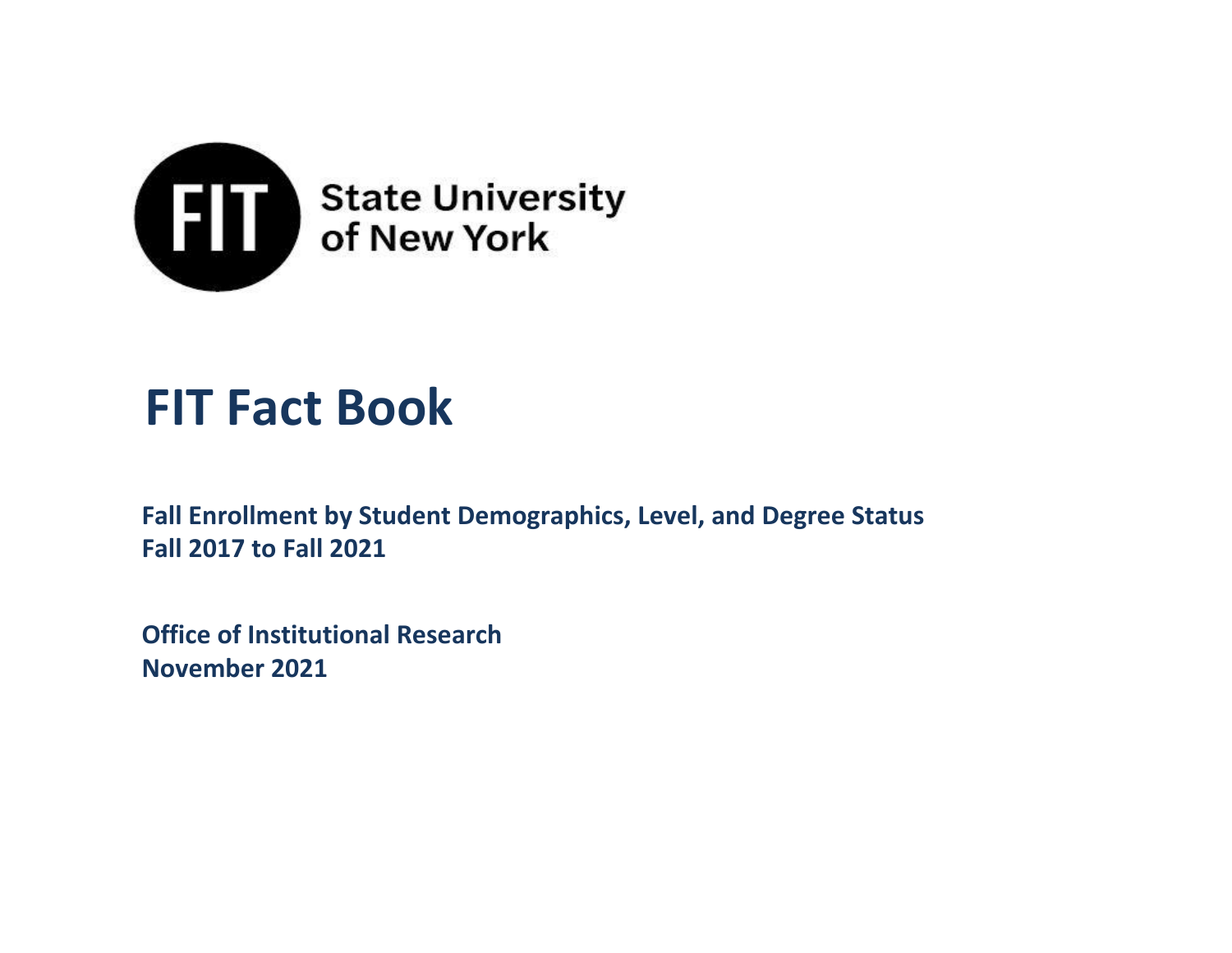# **FIT Fact Book**

**Fall Enrollment by Student Demographics, Level, and Degree Status Fall 2017 to Fall 2021**

### **Table of Contents**

### Fall 2021 Student Profile

Table 1a: Student Gender, 5 Year Trend by School Table 1b: Undergraduate Student Gender, 5 Year Trend by Degree Status

Table 2a: Student Race and Ethnicity, 5 Year Trend, All Students Table 2b: Student Race and Ethnicity, 5 Year Trend by School Table 2c: Undergraduate Student Race & Ethnicity, 5 Year Trend Table 2d: Undergraduate Student Race & Ethnicity, 5 Year Trend by Degree Status

Table 3a: Headcount by Tuition Rate, 5 Year Trend by School Table 3b: Undergraduate Headcount by Tuition Rate, 5 Year Trend by Degree Seeking Status

Table 4a: Undergraduate Student Age, 5 Year Trend by Degree Status Table 4b: Graduate Student Age, 5 Year Trend

Table 5a: Total Enrollment by Location of Origin, 5 Year Trend Table 5b: Total Undergraduate Enrollment by Permanent Residence Address, 5 Year Trend Table 5c: Degree-Seeking Undergraduate Enrollment by Permanent Residence Address, 5 Year Trend Table 5d: Non-Degree Undergraduate Enrollment by Permanent Residence Address, 5 Year Trend Table 5e: Graduate Student Enrollment by Permanent Residence Address, 5 Year Trend

Table 6: International Students by Legal Nation, 5 Year Trend

Table 7: Pell and TAP Grant Recipiency, Residence Hall/Off-Campus Residency, Veteran Status, 5-Year Trend

Factbook Definitions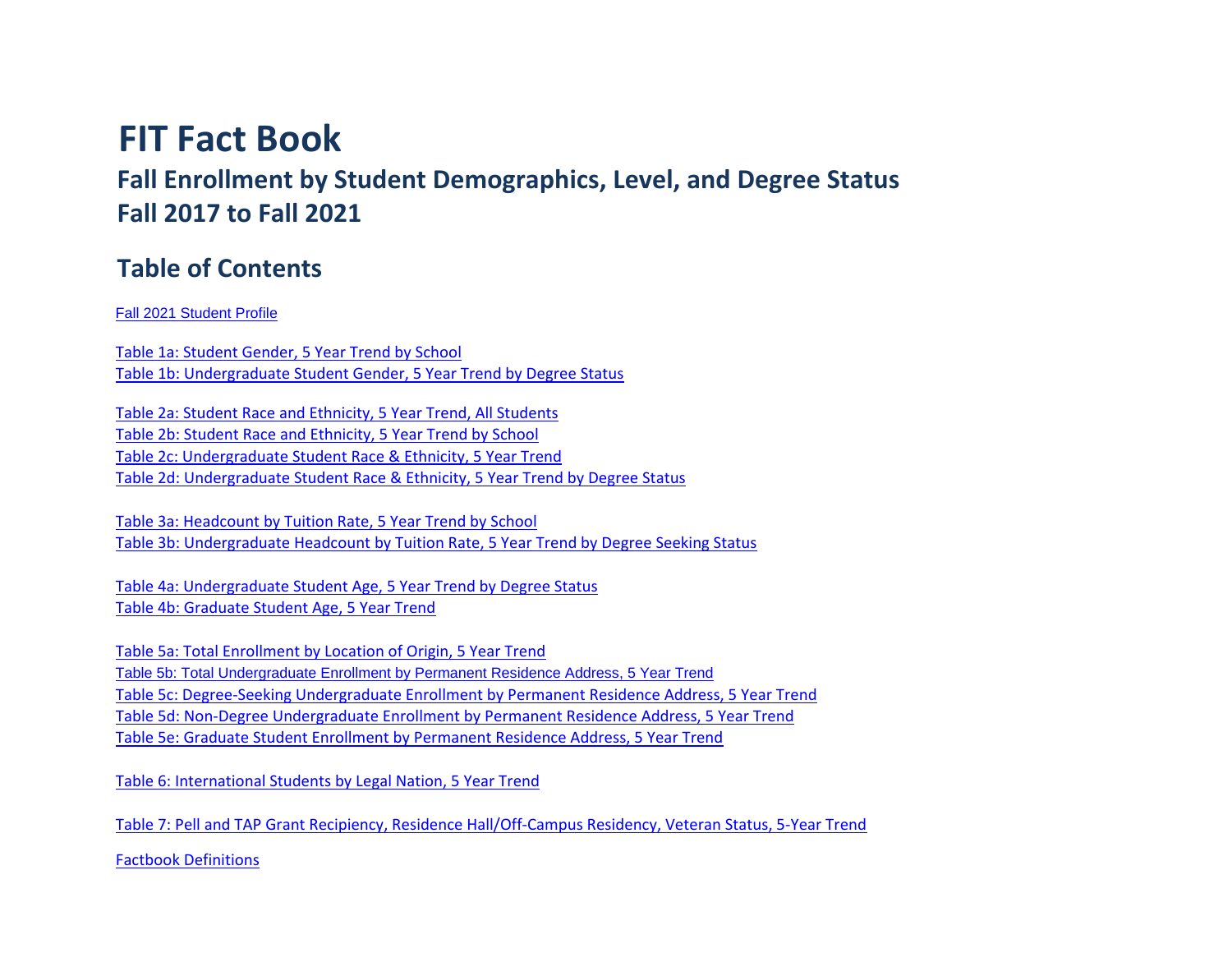### **Fall 2021 Student Profile**

### **Gender**

|        | <b>FALL 2021</b> |      |                | <b>FALL 2021</b><br>2,824<br>1,928<br>3,398 |  |
|--------|------------------|------|----------------|---------------------------------------------|--|
|        |                  |      | New York City  |                                             |  |
| Female | 6,790            | 83%  | New York State |                                             |  |
| Male   | 1,360            | 17%  | Out-of-State   |                                             |  |
| Total  | 8,150            | 100% | Total          | 8,150                                       |  |

### **Race**

|                                    | <b>FALL 2021</b> |      |                             | <b>FALL 2021</b> |
|------------------------------------|------------------|------|-----------------------------|------------------|
|                                    | N                | %    | New York City               |                  |
| White                              | 3,313            | 41%  | Bronx                       | 267              |
| Hispanic of any Race               | 1,786            | 22%  | Kings (Brooklyn)            | 887              |
| Asian                              | 1,052            | 13%  | New York (Manhattan)        | 641              |
| Black or African American          | 676              | 8%   | Queens                      | 892              |
| Native Hawaiian/Pacific Islander   | 14               | 0%   | Richmond (Staten Island)    | 228              |
| American Indian or Alaskan Native  | 11               | 0%   | New York State, Outside NYC |                  |
| Multi-racial                       | 361              | 4%   | Nassau                      | 535              |
| International (Non-resident Alien) | 904              | 11%  | Suffolk                     | 532              |
| Unknown                            | 33               | 0%   | Westchester                 | 244              |
|                                    | 8,150            | 100% | Other NY County             | 621              |

### **Age**

|                | <b>Undergrad</b> | Undergrad Graduate |              | California                         | 210   | 3%   |
|----------------|------------------|--------------------|--------------|------------------------------------|-------|------|
| 19 and younger | 35%              | 11%                |              | Florida                            | 165   | 2%   |
| $ 20-21 $      | 38%              | 10%                | 0%           | Texas                              | 140   | 2%   |
| $ 22 - 24 $    | 17%              | 10%                | 26%          | Connecticut                        | 119   | 1%   |
| $ 25-29 $      | 7%               | 16%                | 42%          | Other States                       | 961   | 12%  |
| $ 30-34 $      | 2%               | 13%                | 19%          | International (Non-resident Alien) |       |      |
| $ 35-64 $      | 2%               | 34%                | 13%          | International                      | 904   | 11%  |
| 65 and older   | 0%               | 6%                 | <sup>n</sup> | <b>Total</b>                       | 8,150 | 100% |
|                | 100%             | 100%               | 100%         |                                    |       |      |
|                |                  |                    |              |                                    |       |      |

### **Tuition**

| <b>FALL 2021</b> |      |                | <b>FALL 2021</b> |
|------------------|------|----------------|------------------|
|                  | %    | New York City  | 2,824            |
| 6,790            | 83%  | New York State | 1,928            |
|                  | 17%  | Out-of-State   | 3,398            |
|                  | 100% | <b>Total</b>   | 8,150            |

### **Permanent Residence Address**

| <b>FALL 2021</b> |                  |                 |                                           | <b>FALL 2021</b> |      |
|------------------|------------------|-----------------|-------------------------------------------|------------------|------|
| N                | %                |                 | <b>New York City</b>                      |                  |      |
| 3,313            | 41%              |                 | <b>Bronx</b>                              | 267              | 3%   |
| 1,786            | 22%              |                 | Kings (Brooklyn)                          | 887              | 11%  |
| 1,052            | 13%              |                 | New York (Manhattan)                      | 641              | 8%   |
| 676              | 8%               |                 | Queens                                    | 892              | 11%  |
| 14               | 0%               |                 | Richmond (Staten Island)                  | 228              | 3%   |
| 11               | 0%               |                 | <b>New York State, Outside NYC</b>        |                  |      |
| 361              | 4%               |                 | Nassau                                    | 535              | 7%   |
| 904              | 11%              |                 | Suffolk                                   | 532              | 7%   |
| 33               | 0%               |                 | Westchester                               | 244              | 3%   |
| 8,150            | 100%             |                 | Other NY County                           | 621              | 8%   |
|                  |                  |                 | <b>Out-of-State</b>                       |                  |      |
|                  |                  |                 | New Jersey                                | 623              | 8%   |
|                  |                  |                 | Pennsylvania                              | 181              | 2%   |
| <b>Undergrad</b> | <b>Undergrad</b> | <b>Graduate</b> | California                                | 210              | 3%   |
| 35%              | 11%              | 0               | Florida                                   | 165              | 2%   |
| 38%              | 10%              | 0%              | Texas                                     | 140              | 2%   |
| 17%              | 10%              | 26%             | Connecticut                               | 119              | 1%   |
| 7%               | 16%              | 42%             | <b>Other States</b>                       | 961              | 12%  |
| 2%               | 13%              | 19%             | <b>International (Non-resident Alien)</b> |                  |      |
| 2%               | 34%              | 13%             | International                             | 904              | 11%  |
| $0\%$            | 6%               | 0               | Total                                     | 8,150            | 100% |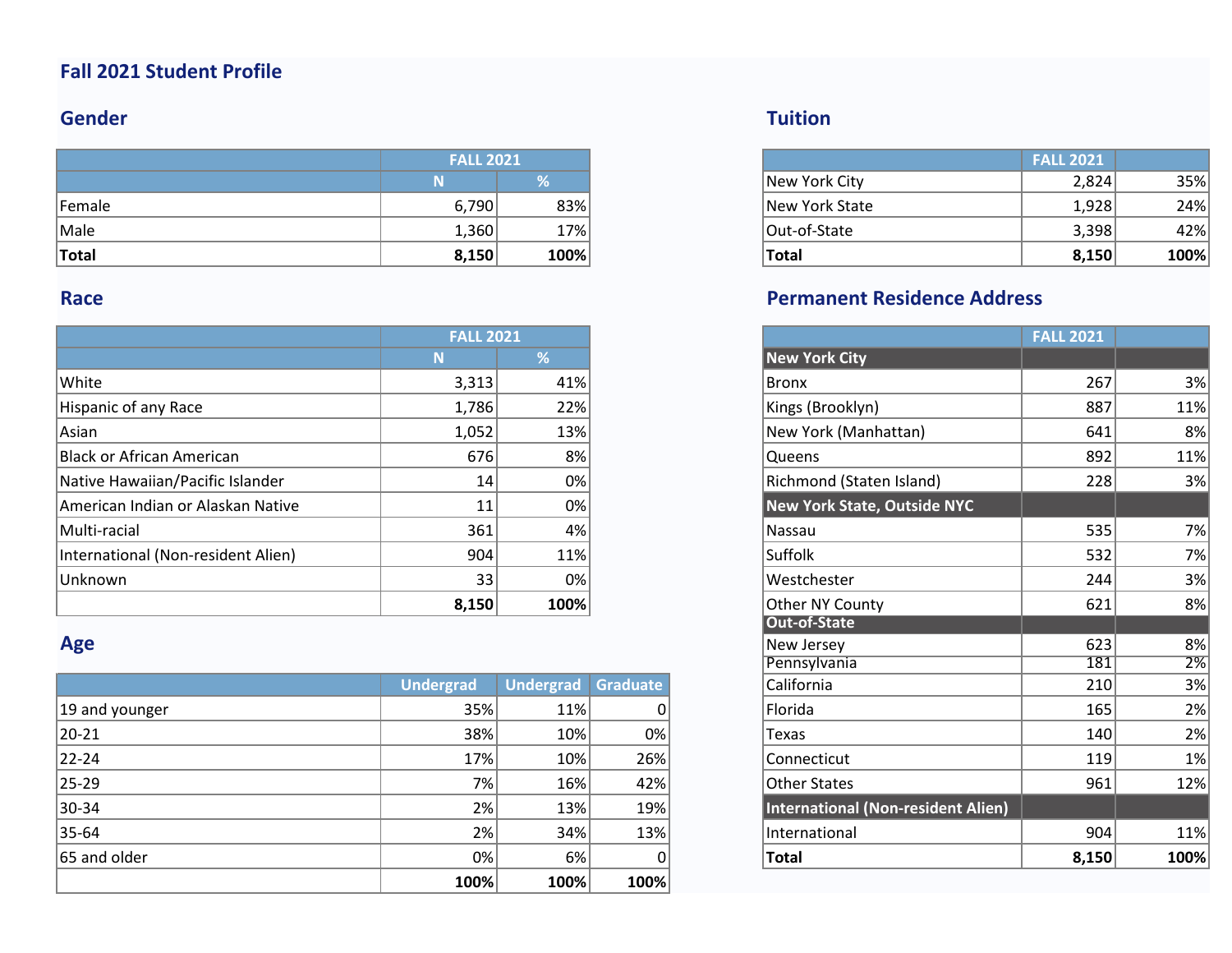# **Table 1a: Student Gender, 5 Year Trend by School**

|                                  | <b>FALL 2017</b> |      | <b>FALL 2018</b> |      | <b>FALL 2019</b><br><b>FALL 2020</b><br><b>FALL 2021</b> |      |       |      |       |      |
|----------------------------------|------------------|------|------------------|------|----------------------------------------------------------|------|-------|------|-------|------|
| Total                            |                  |      |                  |      |                                                          |      |       |      |       |      |
| Female                           | 7,478            | 85%  | 7,312            | 83%  | 7,192                                                    | 82%  | 6,782 | 83%  | 6,790 | 83%  |
| Male                             | 1,368            | 15%  | 1,455            | 17%  | 1,534                                                    | 18%  | 1,409 | 17%  | 1,360 | 17%  |
| <b>Subtotal</b>                  | 8,846            | 100% | 8,767            | 100% | 8,726                                                    | 100% | 8,191 | 100% | 8,150 | 100% |
| Art & Design                     |                  |      |                  |      |                                                          |      |       |      |       |      |
| Female                           | 2,727            | 82%  | 2,731            | 80%  | 2,791                                                    | 79%  | 2,694 | 80%  | 2,742 | 81%  |
| Male                             | 595              | 18%  | 670              | 20%  | 748                                                      | 21%  | 668   | 20%  | 653   | 19%  |
| <b>Subtotal</b>                  | 3,322            | 100% | 3,401            | 100% | 3,539                                                    | 100% | 3,362 | 100% | 3,395 | 100% |
| <b>Business &amp; Technology</b> |                  |      |                  |      |                                                          |      |       |      |       |      |
| Female                           | 3,924            | 87%  | 3,821            | 87%  | 3,756                                                    | 86%  | 3,581 | 85%  | 3,558 | 86%  |
| Male                             | 565              | 13%  | 593              | 13%  | 614                                                      | 14%  | 617   | 15%  | 587   | 14%  |
| <b>Subtotal</b>                  | 4,489            | 100% | 4,414            | 100% | 4,370                                                    | 100% | 4,198 | 100% | 4,145 | 100% |
| <b>Liberal Arts</b>              |                  |      |                  |      |                                                          |      |       |      |       |      |
| Female                           | 73               | 65%  | 84               | 68%  | 88                                                       | 67%  | 79    | 64%  | 82    | 68%  |
| Male                             | 40               | 35%  | 39               | 32%  | 43                                                       | 33%  | 44    | 36%  | 38    | 32%  |
| Subtotal                         | 113              | 100% | 123              | 100% | 131                                                      | 100% | 123   | 100% | 120   | 100% |
| <b>Graduate Studies</b>          |                  |      |                  |      |                                                          |      |       |      |       |      |
| Female                           | 159              | 86%  | 181              | 85%  | 185                                                      | 85%  | 197   | 85%  | 206   | 85%  |
| Male                             | 26               | 14%  | 31               | 15%  | 33                                                       | 15%  | 35    | 15%  | 36    | 15%  |
| <b>Subtotal</b>                  | 185              | 100% | 212              | 100% | 218                                                      | 100% | 232   | 100% | 242   | 100% |
| <b>Undergraduate Nondegree</b>   |                  |      |                  |      |                                                          |      |       |      |       |      |
| Female                           | 595              | 81%  | 495              | 80%  | 372                                                      | 79%  | 231   | 84%  | 202   | 81%  |
| Male                             | 142              | 19%  | 122              | 20%  | 96                                                       | 21%  | 45    | 16%  | 46    | 19%  |
| <b>Subtotal</b>                  | 737              | 100% | 617              | 100% | 468                                                      | 100% | 276   | 100% | 248   | 100% |
| <b>Grand Total</b>               | 8,846            | 100% | 8,767            | 100% | 8,726                                                    | 100% | 8,191 | 100% | 8,150 | 100% |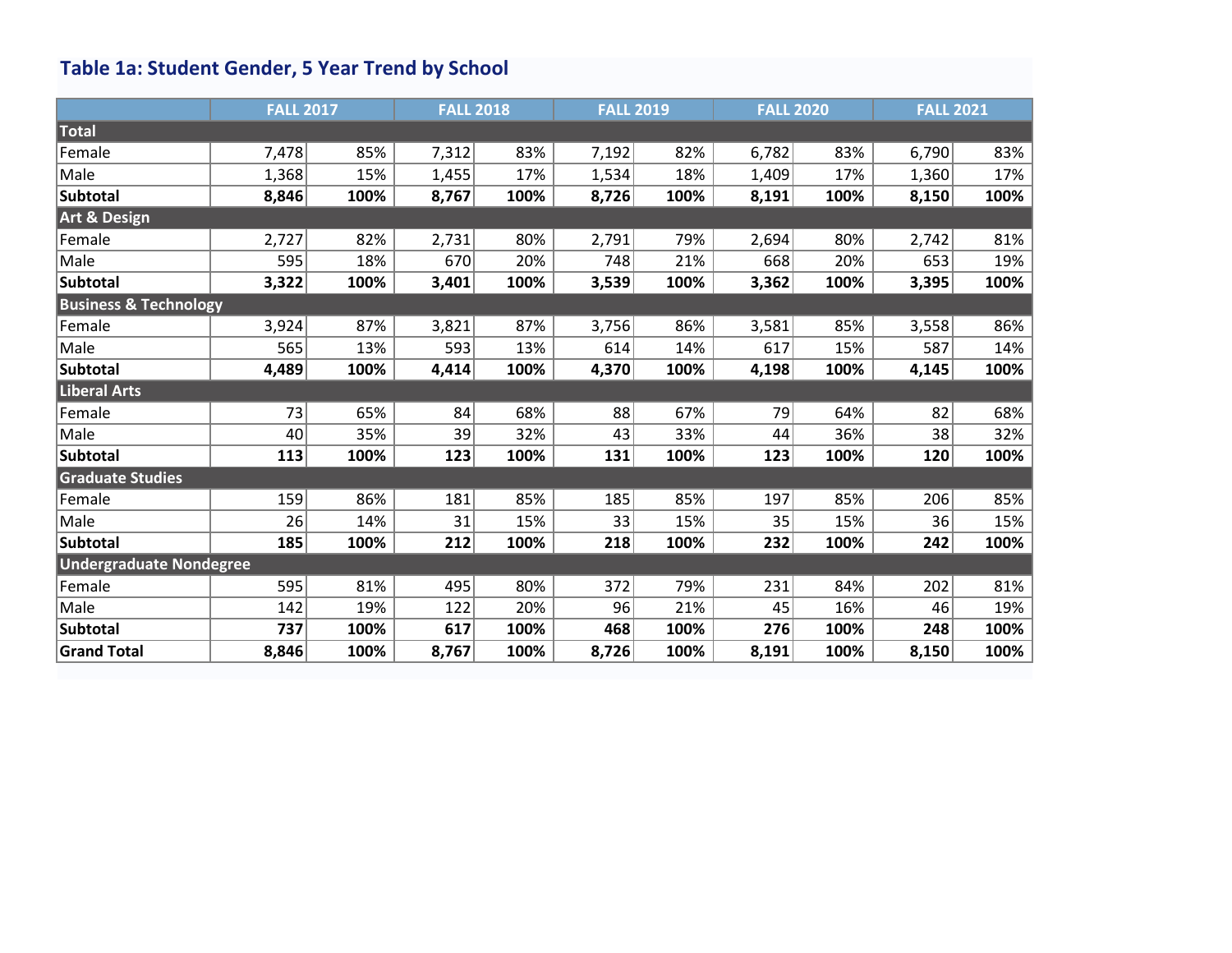# **Table 1b: Undergraduate Student Gender, 5 Year Trend by Degree Status**

|                    |       | <b>FALL 2017</b> |       | <b>FALL 2018</b> |       | <b>FALL 2019</b> |       | <b>FALL 2020</b> |       | <b>FALL 2021</b> |
|--------------------|-------|------------------|-------|------------------|-------|------------------|-------|------------------|-------|------------------|
| <b>Total</b>       |       |                  |       |                  |       |                  |       |                  |       |                  |
| Female             | 7,319 | 85%              | 7,131 | 83%              | 7,007 | 82%              | 6,585 | 83%              | 6,584 | 83%              |
| Male               | 1,342 | 15%              | 1,424 | 17%              | 1,501 | 18%              | 1,374 | 17%              | 1,324 | 17%              |
| Sub-total          | 8,661 | 100%             | 8,555 | 100%             | 8,508 | 100%             | 7,959 | 100%             | 7,908 | 100%             |
| Degree             |       |                  |       |                  |       |                  |       |                  |       |                  |
| Female             | 6,724 | 85%              | 6,636 | 84%              | 6,635 | 83%              | 6,354 | 83%              | 6,382 | 83%              |
| Male               | 1,200 | 15%              | 1,302 | 16%              | 1,405 | 17%              | 1,329 | 17%              | 1,278 | 17%              |
| Sub-total          | 7,924 | 100%             | 7,938 | 100%             | 8,040 | 100%             | 7,683 | 100%             | 7,660 | 100%             |
| Nondegree          |       |                  |       |                  |       |                  |       |                  |       |                  |
| Female             | 595   | 81%              | 495   | 80%              | 372   | 79%              | 231   | 84%              | 202   | 81%              |
| Male               | 142   | 19%              | 122   | 20%              | 96    | 21%              | 45    | 16%              | 46    | 19%              |
| Sub-total          | 737   | 100%             | 617   | 100%             | 468   | 100%             | 276   | 100%             | 248   | 100%             |
| <b>Grand Total</b> | 8,661 | 100%             | 8,555 | 100%             | 8,508 | 100%             | 7,959 | 100%             | 7,908 | 100%             |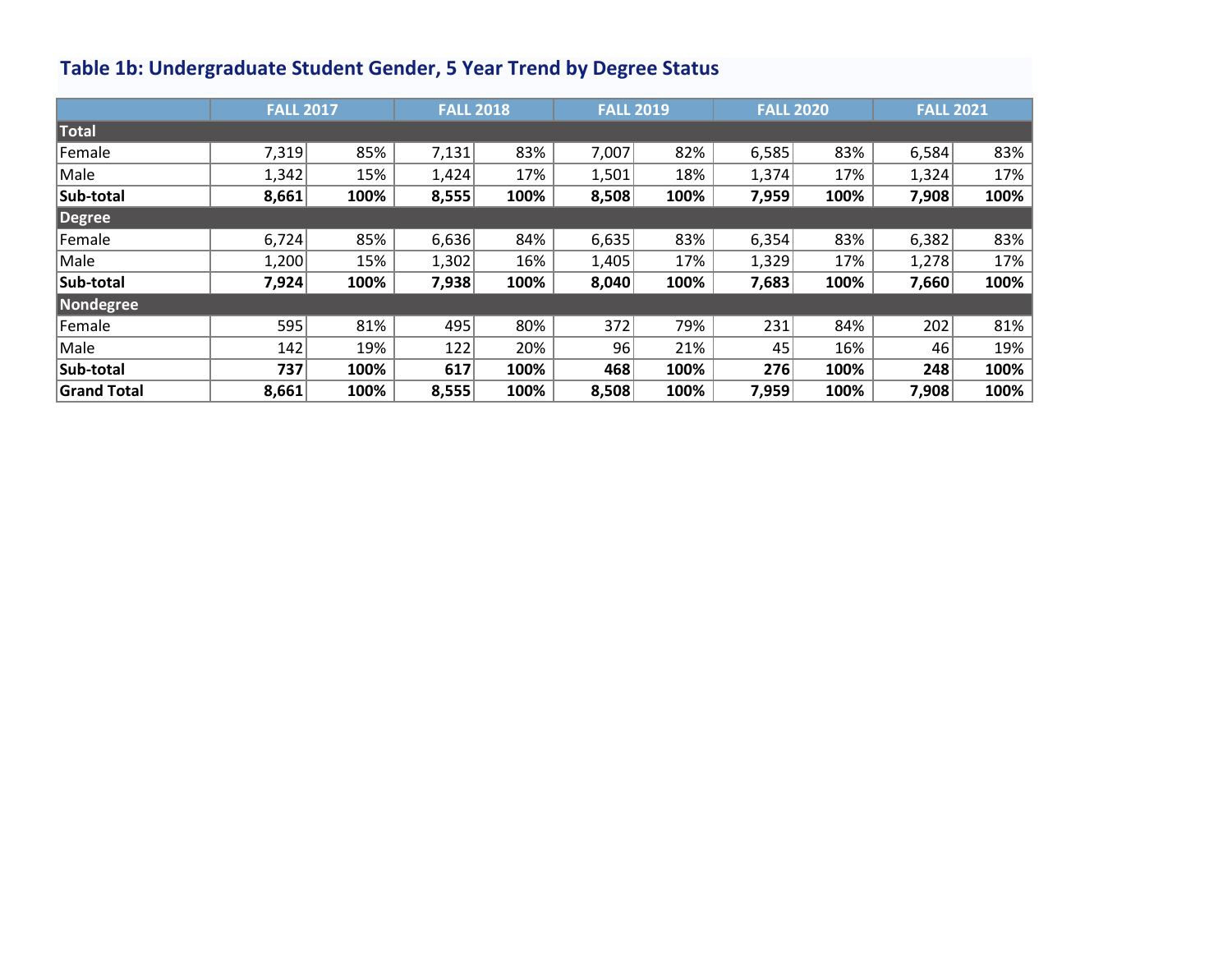# **Table 2a: Student Race and Ethnicity, 5 Year Trend, All Students**

|                                          | <b>FALL 2017</b> |      | <b>FALL 2018</b> |      | <b>FALL 2019</b> |            |       | <b>FALL 2020</b> | <b>FALL 2021</b> |      |
|------------------------------------------|------------------|------|------------------|------|------------------|------------|-------|------------------|------------------|------|
|                                          | #                | %    |                  | %    |                  | $\sqrt{2}$ |       | %                |                  | %    |
| <b>White</b>                             |                  |      |                  |      |                  |            |       |                  |                  |      |
| White                                    | 3,923            | 44%  | 3,764            | 43%  | 3,616            | 41%        | 3,340 | 41%              | 3,313            | 41%  |
|                                          | 3,923            | 44%  | 3,764            | 43%  | 3,616            | 41%        | 3,340 | 41%              | 3,313            | 41%  |
| Minority                                 |                  |      |                  |      |                  |            |       |                  |                  |      |
| Hispanic of any Race                     | 1,659            | 19%  | 1,753            | 20%  | 1,801            | 21%        | 1,794 | 22%              | 1,786            | 22%  |
| Asian                                    | 991              | 11%  | 1,016            | 12%  | 1,008            | 12%        | 1,016 | 12%              | 1,052            | 13%  |
| <b>Black or African American</b>         | 820              | 9%   | 802              | 9%   | 786              | 9%         | 768   | 9%               | 676              | 8%   |
| Native Hawaiian/Pacific Islander         | 21               | %    | 15               | %    | 8                | %          | 11    | %                | 14               | $\%$ |
| American Indian or Alaskan Native        | 10               | $\%$ | 11               | %    | 12               | %          | 10    | %                | 11               | $\%$ |
| Multi-racial                             | 299              | 3%   | 317              | 4%   | 354              | 4%         | 341   | 4%               | 361              | 4%   |
|                                          | 3,800            | 43%  | 3,914            | 45%  | 3,969            | 45%        | 3,940 | 48%              | 3,900            | 48%  |
| <b>International (Nonresident Alien)</b> |                  |      |                  |      |                  |            |       |                  |                  |      |
| International (Non-resident Alien)       | 1,051            | 12%  | 1,052            | 12%  | 1,065            | 12%        | 856   | 10%              | 904              | 11%  |
|                                          | 1,051            | 12%  | 1,052            | 12%  | 1,065            | 12%        | 856   | 10%              | 904              | 11%  |
| Unknown                                  |                  |      |                  |      |                  |            |       |                  |                  |      |
| Unknown                                  | 72               | 1%   | 37               | %    | 76               | 1%         | 55    | 1%               | 33               | $\%$ |
|                                          | 72               | 1%   | 37               | %    | 76               | 1%         | 55    | 1%               | 33               | %    |
|                                          | 8,846            | 100% | 8,767            | 100% | 8,726            | 100%       | 8,191 | 100%             | 8,150            | 100% |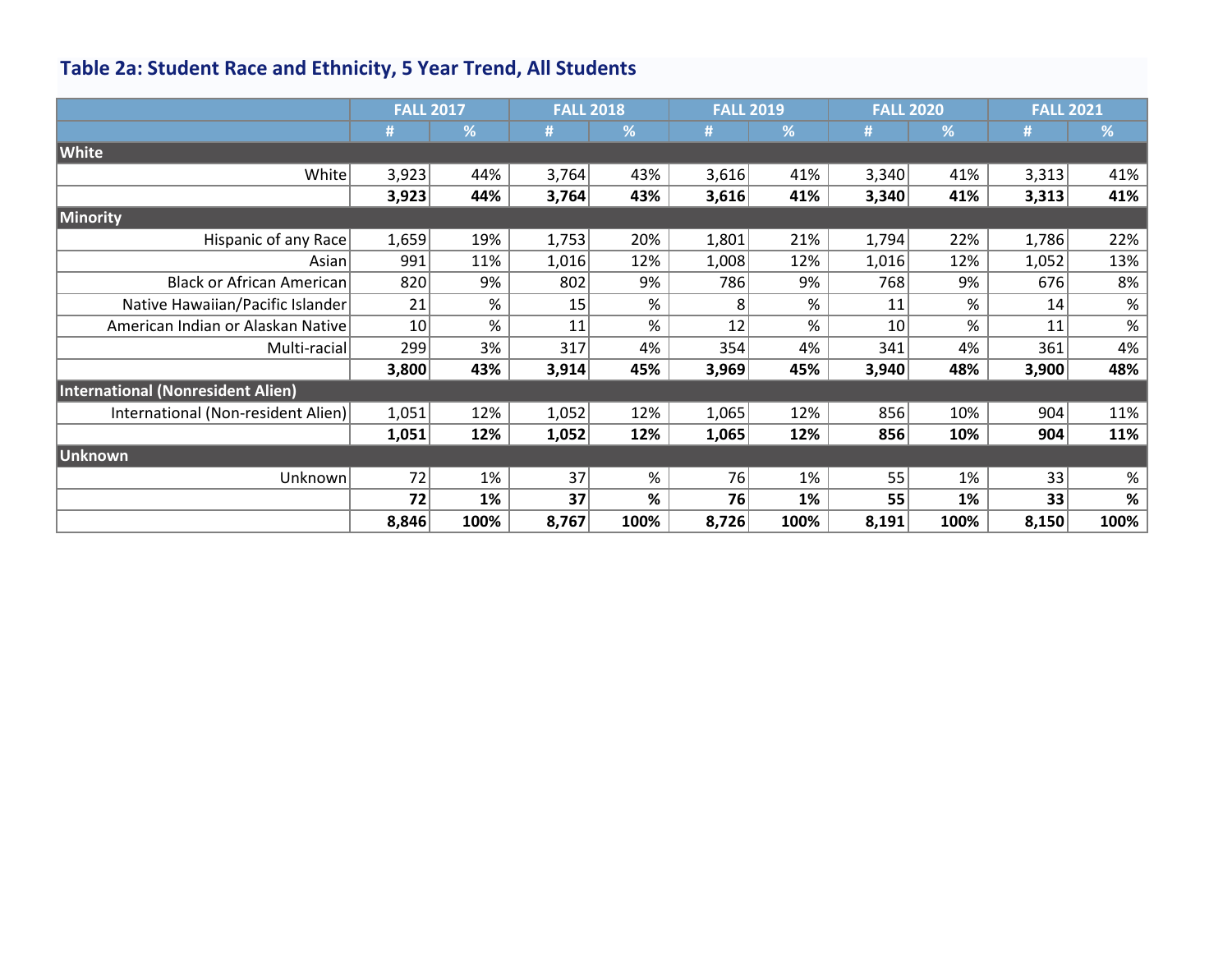# **Table 2b: Student Race and Ethnicity, 5 Year Trend by School**

|                                          | <b>FALL 2017</b> |      | <b>FALL 2018</b> |      | <b>FALL 2019</b> |      | <b>FALL 2020</b>         |               | <b>FALL 2021</b> |                 |
|------------------------------------------|------------------|------|------------------|------|------------------|------|--------------------------|---------------|------------------|-----------------|
|                                          | #                | %    |                  | %    | #                | %    | #                        | %             | #                | %               |
| <b>Art &amp; Design</b>                  |                  |      |                  |      |                  |      |                          |               |                  |                 |
| <b>White</b>                             |                  |      |                  |      |                  |      |                          |               |                  |                 |
| White                                    | 1,315            | 40%  | 1,282            | 38%  | 1,263            | 36%  | 1,238                    | 37%           | 1,221            | 36%             |
| <b>Minority</b>                          |                  |      |                  |      |                  |      |                          |               |                  |                 |
| <b>Hispanic of any Race</b>              | 682              | 21%  | 728              | 21%  | 790              | 22%  | 772                      | 23%           | 773              | 23%             |
| Asian                                    | 441              | 13%  | 512              | 15%  | 514              | 15%  | 522                      | 16%           | 549              | 16%             |
| <b>Black or African American</b>         | 240              | 7%   | 236              | 7%   | 265              | 7%   | 269                      | 8%            | 231              | 7%              |
| Native Hawaiian/Pacific Islander         | 6                | $\%$ | 6                | %    | 5                | $\%$ | 5                        | $\%$          | 7                | $\%$            |
| American Indian or Alaskan Native        | $\mathbf{1}$     | $\%$ | $\overline{2}$   | %    | 5                | %    | $\overline{\mathcal{L}}$ | $\frac{9}{6}$ | 3                | $\overline{\%}$ |
| Multi-racial                             | 108              | 3%   | 112              | 3%   | 146              | 4%   | 143                      | 4%            | 144              | 4%              |
| <b>International (Nonresident Alien)</b> |                  |      |                  |      |                  |      |                          |               |                  |                 |
| International (Non-resident Alien)       | 520              | 16%  | 518              | 15%  | 540              | 15%  | 398                      | 12%           | 455              | 13%             |
| <b>Unknown</b>                           |                  |      |                  |      |                  |      |                          |               |                  |                 |
| Unknown                                  | 9                | %    | 5                | %    | 11               | $\%$ | 13                       | $\%$          | 12               | $\%$            |
|                                          | 3,322            | 100% | 3,401            | 100% | 3,539            | 100% | 3,362                    | 100%          | 3,395            | 100%            |
| <b>Business &amp; Technology</b>         |                  |      |                  |      |                  |      |                          |               |                  |                 |
| <b>White</b>                             |                  |      |                  |      |                  |      |                          |               |                  |                 |
| White                                    | 2,186            | 49%  | 2,071            | 47%  | 2,015            | 46%  | 1,820                    | 43%           | 1,810            | 44%             |
| <b>Minority</b>                          |                  |      |                  |      |                  |      |                          |               |                  |                 |
| Hispanic of any Race                     | 802              | 18%  | 887              | 20%  | 909              | 21%  | 927                      | 22%           | 920              | 22%             |
| Asian                                    | 395              | 9%   | 375              | 8%   | 394              | 9%   | 433                      | 10%           | 435              | 10%             |
| <b>Black or African American</b>         | 467              | 10%  | 460              | 10%  | 440              | 10%  | 448                      | 11%           | 399              | 10%             |
| Native Hawaiian/Pacific Islander         | 13               | %    | 7                | %    | 2                | $\%$ | 6                        | $\%$          | 7                | $\%$            |
| American Indian or Alaskan Native        | 9                | $\%$ | 6                | %    | 6                | $\%$ | 7                        | $\%$          | $\overline{7}$   | $\frac{9}{6}$   |
| Multi-racial                             | 158              | 4%   | 169              | 4%   | 167              | 4%   | 170                      | 4%            | 196              | 5%              |
| <b>International (Nonresident Alien)</b> |                  |      |                  |      |                  |      |                          |               |                  |                 |
| International (Non-resident Alien)       | 445              | 10%  | 427              | 10%  | 418              | 10%  | 371                      | 9%            | 362              | 9%              |
| <b>Unknown</b>                           |                  |      |                  |      |                  |      |                          |               |                  |                 |
| Unknown                                  | 14               | %    | 12               | %    | 19               | $\%$ | 16                       | $\%$          | 9                | $\%$            |
|                                          | 4,489            | 100% | 4,414            | 100% | 4,370            | 100% | 4,198                    | 100%          | 4,145            | 100%            |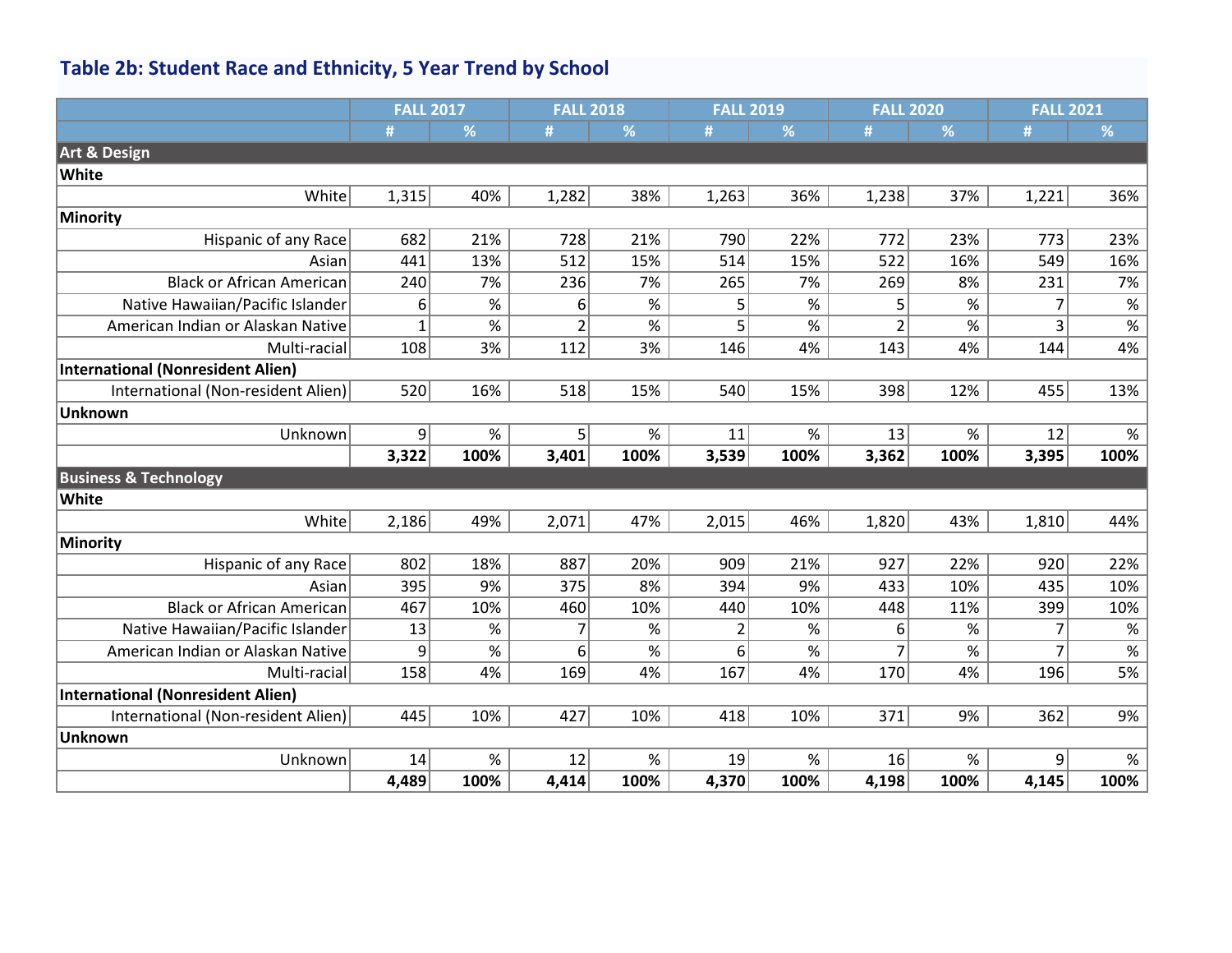|                                          | <b>FALL 2017</b> |      | <b>FALL 2018</b> |      | <b>FALL 2019</b> |      | <b>FALL 2020</b>  |      | <b>FALL 2021</b> |      |
|------------------------------------------|------------------|------|------------------|------|------------------|------|-------------------|------|------------------|------|
|                                          |                  | %    |                  | %    | #                | %    |                   | %    | #                | %    |
| Liberal Arts                             |                  |      |                  |      |                  |      |                   |      |                  |      |
| White                                    |                  |      |                  |      |                  |      |                   |      |                  |      |
| White                                    | 58               | 51%  | 60               | 49%  | 64               | 49%  | 56                | 46%  | 59               | 49%  |
| <b>Minority</b>                          |                  |      |                  |      |                  |      |                   |      |                  |      |
| Hispanic of any Race                     | 33               | 29%  | 34               | 28%  | 34               | 26%  | 39                | 32%  | 35               | 29%  |
| Asian                                    | 7                | 6%   | 9                | 7%   | 9                | 7%   | 7                 | 6%   | 3                | 3%   |
| <b>Black or African American</b>         | 8                | 7%   | 12               | 10%  | 14               | 11%  | 8                 | 7%   | 11               | 9%   |
| Multi-racial                             | 6                | 5%   | 6 <sup>1</sup>   | 5%   | 8 <sup>1</sup>   | 6%   | $\lvert 8 \rvert$ | 7%   | $6 \overline{6}$ | 5%   |
| <b>International (Nonresident Alien)</b> |                  |      |                  |      |                  |      |                   |      |                  |      |
| International (Non-resident Alien)       | $\mathbf{1}$     | 1%   | $2\vert$         | 2%   | $\overline{2}$   | 2%   | 5 <sup>1</sup>    | 4%   | 5                | 4%   |
| <b>Unknown</b>                           |                  |      |                  |      |                  |      |                   |      |                  |      |
| Unknown                                  | 0                | $\%$ | 0                | $\%$ | 0                | %    | 0                 | $\%$ |                  | 1%   |
|                                          | 113              | 100% | 123              | 100% | 131              | 100% | 123               | 100% | 120              | 100% |
| <b>Graduate Studies</b>                  |                  |      |                  |      |                  |      |                   |      |                  |      |
| White                                    |                  |      |                  |      |                  |      |                   |      |                  |      |
| White                                    | 82               | 44%  | 105              | 50%  | 84               | 39%  | 92                | 40%  | 101              | 42%  |
| <b>Minority</b>                          |                  |      |                  |      |                  |      |                   |      |                  |      |
| Hispanic of any Race                     | 13               | 7%   | 14               | 7%   | 9                | 4%   | 18                | 8%   | 21               | 9%   |
| Asian                                    | 13               | 7%   | 9                | 4%   | 13               | 6%   | 15                | 6%   | 22               | 9%   |
| <b>Black or African American</b>         | 6                | 3%   | $\overline{2}$   | 1%   | $\overline{2}$   | 1%   | 5                 | 2%   | 11               | 5%   |
| American Indian or Alaskan Native        | 0                | %    | $\overline{0}$   | %    | 0                | %    | $\overline{0}$    | %    | $\mathbf{1}$     | $\%$ |
| Multi-racial                             | $\overline{2}$   | 1%   | 4                | 2%   | $6 \mid$         | 3%   | 6                 | 3%   | 5                | 2%   |
| <b>International (Nonresident Alien)</b> |                  |      |                  |      |                  |      |                   |      |                  |      |
| International (Non-resident Alien)       | 55               | 30%  | 74               | 35%  | 85               | 39%  | 80                | 34%  | 80               | 33%  |
| <b>Unknown</b>                           |                  |      |                  |      |                  |      |                   |      |                  |      |
| Unknown                                  | 14               | 8%   | 4                | 2%   | 19               | 9%   | 16                | 7%   |                  | $\%$ |
|                                          | 185              | 100% | 212              | 100% | 218              | 100% | 232               | 100% | 242              | 100% |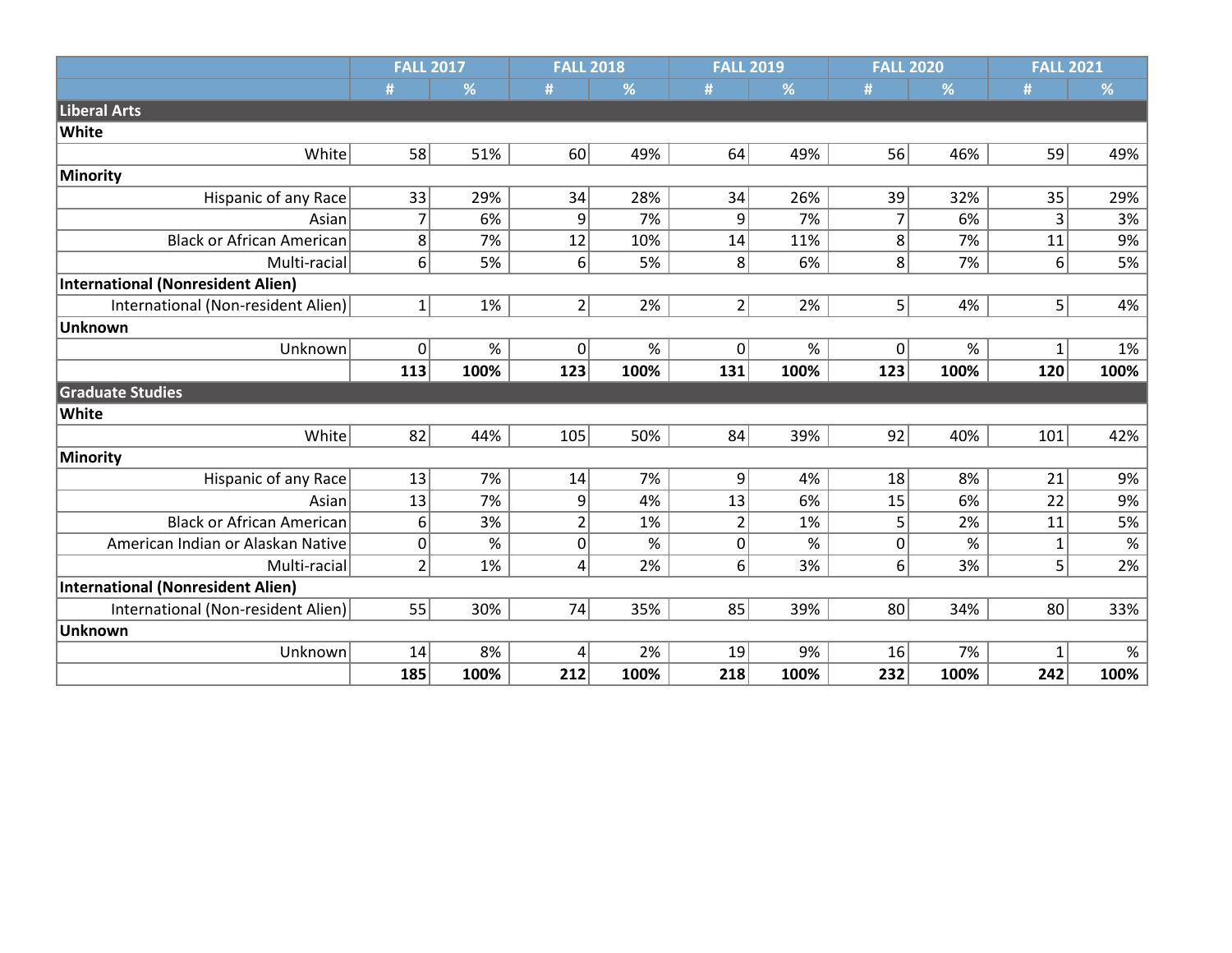|                                    | <b>FALL 2017</b> |      | <b>FALL 2018</b> |      | <b>FALL 2019</b> |      | <b>FALL 2020</b> |      | <b>FALL 2021</b> |      |
|------------------------------------|------------------|------|------------------|------|------------------|------|------------------|------|------------------|------|
|                                    | #                | %    |                  | %    |                  | %    | #                | %    | #                | %    |
| <b>Undergraduate Nondegree</b>     |                  |      |                  |      |                  |      |                  |      |                  |      |
| White                              |                  |      |                  |      |                  |      |                  |      |                  |      |
| White                              | 282              | 38%  | 246              | 40%  | 190              | 41%  | 134              | 49%  | 122              | 49%  |
| Minority                           |                  |      |                  |      |                  |      |                  |      |                  |      |
| Hispanic of any Race               | 129              | 18%  | 90               | 15%  | 59               | 13%  | 38               | 14%  | 37               | 15%  |
| Asian                              | 135              | 18%  | 111              | 18%  | 78               | 17%  | 39               | 14%  | 43               | 17%  |
| <b>Black or African American</b>   | 99               | 13%  | 92               | 15%  | 65               | 14%  | 38               | 14%  | 24               | 10%  |
| Native Hawaiian/Pacific Islander   |                  | %    |                  | %    |                  | %    | 01               | %    |                  | $\%$ |
| American Indian or Alaskan Native  | 0                | %    | 3 <sup>1</sup>   | %    |                  | %    |                  | %    | $\Omega$         | %    |
| Multi-racial                       | 25               | 3%   | 26               | 4%   | 27               | 6%   | 14               | 5%   | 10               | 4%   |
| International (Nonresident Alien)  |                  |      |                  |      |                  |      |                  |      |                  |      |
| International (Non-resident Alien) | 30 <sup>2</sup>  | 4%   | 31               | 5%   | 20 <sup>2</sup>  | 4%   | 21               | 1%   |                  | 1%   |
| <b>Unknown</b>                     |                  |      |                  |      |                  |      |                  |      |                  |      |
| Unknown                            | 35               | 5%   | 16               | 3%   | 27               | 6%   | 10 <sup>1</sup>  | 4%   | 10               | 4%   |
|                                    | 737              | 100% | 617              | 100% | 468              | 100% | 276              | 100% | 248              | 100% |
|                                    | 8,846            | 100% | 8,767            | 100% | 8,726            | 100% | 8,191            | 100% | 8,150            | 100% |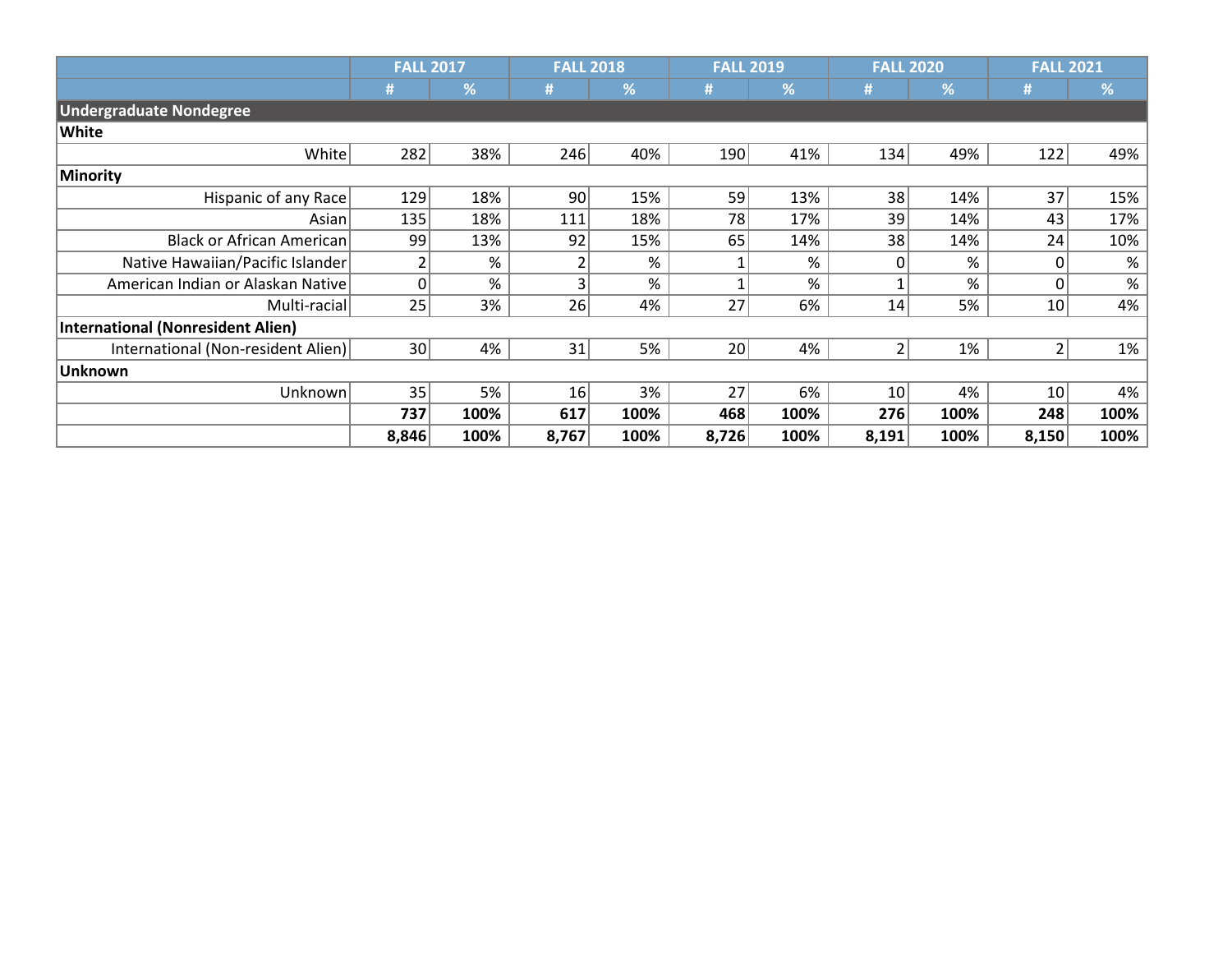# **Table 2c: Undergraduate Student Race & Ethnicity, 5 Year Trend**

|                                          |       | <b>FALL 2017</b> |       | <b>FALL 2018</b> | <b>FALL 2019</b> | <b>FALL 2020</b> |       |      | <b>FALL 2021</b> |      |
|------------------------------------------|-------|------------------|-------|------------------|------------------|------------------|-------|------|------------------|------|
| <b>White</b>                             |       |                  |       |                  |                  |                  |       |      |                  |      |
| White                                    | 3,841 | 44%              | 3,659 | 43%              | 3,532            | 42%              | 3,248 | 41%  | 3,212            | 41%  |
|                                          | 3,841 | 44%              | 3,659 | 43%              | 3,532            | 42%              | 3,248 | 41%  | 3,212            | 41%  |
| Minority                                 |       |                  |       |                  |                  |                  |       |      |                  |      |
| Hispanic of any Race                     | 1,646 | 19%              | 1,739 | 20%              | 1,792            | 21%              | 1,776 | 22%  | 1,765            | 22%  |
| Asian                                    | 978   | 11%              | 1,007 | 12%              | 995              | 12%              | 1,001 | 13%  | 1,030            | 13%  |
| Black or African American                | 814   | 9%               | 800   | 9%               | 784              | 9%               | 763   | 10%  | 665              | 8%   |
| Native Hawaiian/Pacific Islander         | 21    | %                | 15    | %                | 8                | %                | 11    | %    | 14               | $\%$ |
| American Indian or Alaskan Native        | 10    | %                | 11    | %                | 12               | $\%$             | 10    | %    | 10               | $\%$ |
| Multi-racial                             | 297   | 3%               | 313   | 4%               | 348              | 4%               | 335   | 4%   | 356              | 5%   |
|                                          | 3,766 | 43%              | 3,885 | 45%              | 3,939            | 46%              | 3,896 | 49%  | 3,840            | 49%  |
| <b>International (Nonresident Alien)</b> |       |                  |       |                  |                  |                  |       |      |                  |      |
| International (Non-resident Alien)       | 996   | 11%              | 978   | 11%              | 980              | 12%              | 776   | 10%  | 824              | 10%  |
|                                          | 996   | 11%              | 978   | 11%              | 980              | 12%              | 776   | 10%  | 824              | 10%  |
| <b>Unknown</b>                           |       |                  |       |                  |                  |                  |       |      |                  |      |
| Unknown                                  | 58    | 1%               | 33    | %                | 57               | 1%               | 39    | %    | 32               | $\%$ |
|                                          | 58    | 1%               | 33    | %                | 57               | 1%               | 39    | %    | 32               | $\%$ |
|                                          | 8,661 | 100%             | 8,555 | 100%             | 8,508            | 100%             | 7,959 | 100% | 7,908            | 100% |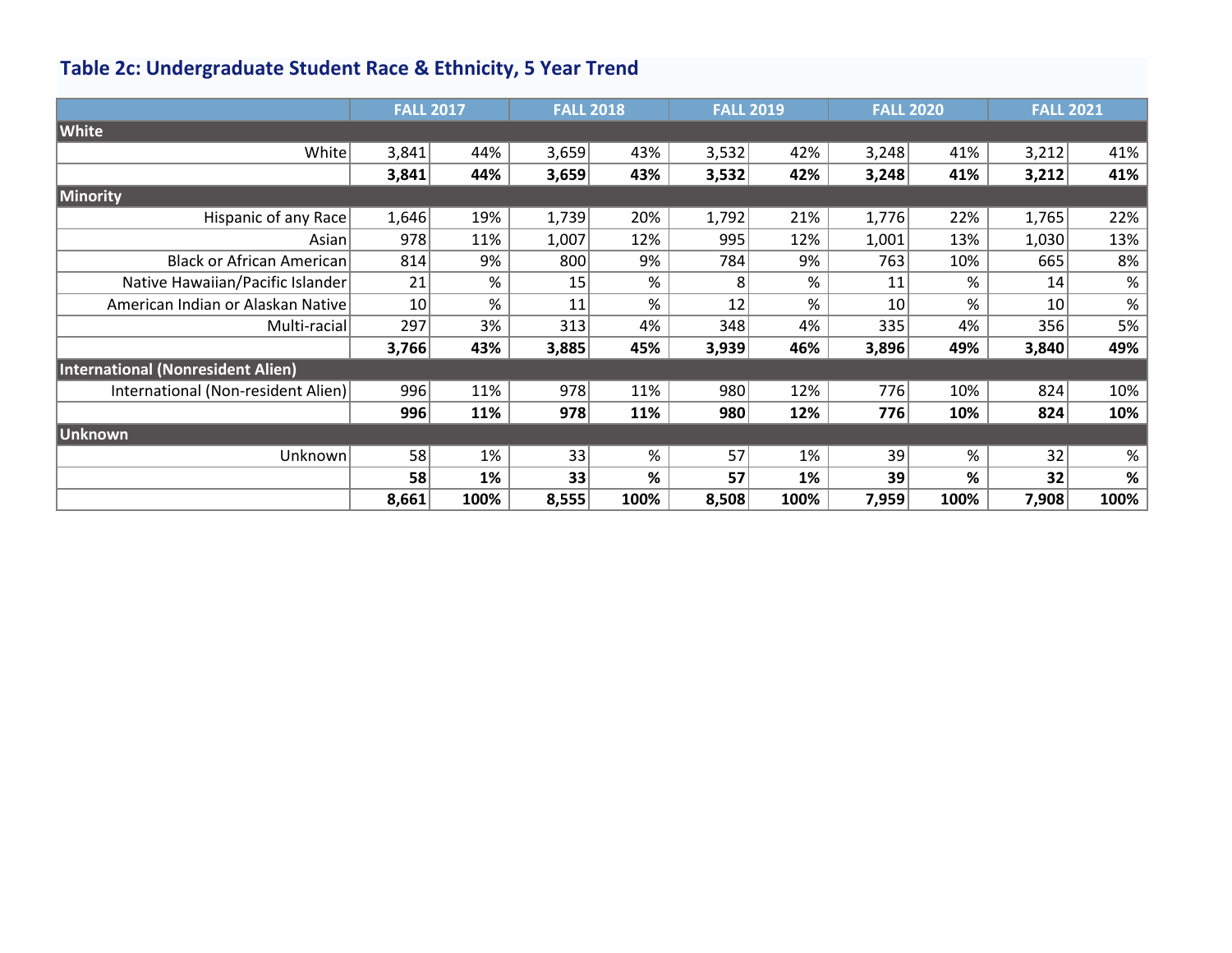### **Table 2d: Undergraduate Student Race & Ethnicity, 5 Year Trend by Degree Status**

|                                    | <b>FALL 2017</b>        |      | <b>FALL 2018</b> |      | <b>FALL 2019</b> |      | <b>FALL 2020</b> |      | <b>FALL 2021</b> |                                                                    |
|------------------------------------|-------------------------|------|------------------|------|------------------|------|------------------|------|------------------|--------------------------------------------------------------------|
| <b>Degree</b>                      |                         |      |                  |      |                  |      |                  |      |                  |                                                                    |
| White                              |                         |      |                  |      |                  |      |                  |      |                  |                                                                    |
| White                              | 3,559                   | 45%  | 3,413            | 43%  | 3,342            | 42%  | 3,114            | 41%  | 3,090            | 40%                                                                |
| Minority                           |                         |      |                  |      |                  |      |                  |      |                  |                                                                    |
| Hispanic of any Race               | 1,517                   | 19%  | 1,649            | 21%  | 1,733            | 22%  | 1,738            | 23%  | 1,728            | 23%                                                                |
| Asian                              | 843                     | 11%  | 896              | 11%  | 917              | 11%  | 962              | 13%  | 987              | 13%                                                                |
| <b>Black or African American</b>   | 715                     | 9%   | 708              | 9%   | 719              | 9%   | 725              | 9%   | 641              | 8%                                                                 |
| Native Hawaiian/Pacific Islander   | 19                      | $\%$ | 13               | $\%$ |                  | $\%$ | 11               | $\%$ | 14               | $\%$                                                               |
| American Indian or Alaskan Native  | 10                      | $\%$ | 8                | $\%$ | 11               | $\%$ | 9                | $\%$ | 10               | $\frac{9}{6}$                                                      |
| Multi-racial                       | 272                     | 3%   | 287              | 4%   | 321              | 4%   | 321              | 4%   | 346              | 5%                                                                 |
| International (Nonresident Alien)  |                         |      |                  |      |                  |      |                  |      |                  |                                                                    |
| International (Non-resident Alien) | 966                     | 12%  | 947              | 12%  | 960              | 12%  | 774              | 10%  | 822              | 11%                                                                |
| Unknown                            |                         |      |                  |      |                  |      |                  |      |                  |                                                                    |
| Unknown                            | 23                      | %    | 17               | $\%$ | 30               | $\%$ | 29               | $\%$ | 22               | $\%$                                                               |
|                                    | 7,924                   | 100% | 7,938            | 100% | 8,040            | 100% | 7,683            | 100% | 7,660            | 100%                                                               |
| Nondegree                          |                         |      |                  |      |                  |      |                  |      |                  |                                                                    |
| White                              |                         |      |                  |      |                  |      |                  |      |                  |                                                                    |
| White                              | 282                     | 38%  | 246              | 40%  | 190              | 41%  | 134              | 49%  | 122              | 49%                                                                |
| Minority                           |                         |      |                  |      |                  |      |                  |      |                  |                                                                    |
| Hispanic of any Race               | 129                     | 18%  | 90               | 15%  | 59               | 13%  | 38               | 14%  | 37               | 15%                                                                |
| Asian                              | 135                     | 18%  | 111              | 18%  | 78               | 17%  | 39               | 14%  | 43               | 17%                                                                |
| Black or African American          | 99                      | 13%  | 92               | 15%  | 65               | 14%  | 38               | 14%  | 24               | 10%                                                                |
| Native Hawaiian/Pacific Islander   | $\overline{\mathbf{c}}$ | $\%$ | $\overline{2}$   | %    |                  | $\%$ | $\mathbf 0$      | %    | 0                | $\%$                                                               |
| American Indian or Alaskan Native  | 0                       | %    | 3                | $\%$ | 1                | $\%$ | $\mathbf{1}$     | $\%$ | 0                | $% \mathcal{B}_{\mathrm{H}}\left( \mathcal{B}_{\mathrm{H}}\right)$ |
| Multi-racial                       | 25                      | 3%   | 26               | 4%   | 27               | 6%   | 14               | 5%   | 10               | 4%                                                                 |
| International (Nonresident Alien)  |                         |      |                  |      |                  |      |                  |      |                  |                                                                    |
| International (Non-resident Alien) | 30 <sup>°</sup>         | 4%   | 31               | 5%   | 20 <sup>2</sup>  | 4%   | 2 <sup>1</sup>   | 1%   | $\overline{2}$   | 1%                                                                 |
| Unknown                            |                         |      |                  |      |                  |      |                  |      |                  |                                                                    |
| Unknown                            | 35                      | 5%   | 16               | 3%   | 27               | 6%   | 10               | 4%   | 10 <sup>1</sup>  | 4%                                                                 |
|                                    | 737                     | 100% | 617              | 100% | 468              | 100% | 276              | 100% | 248              | 100%                                                               |
|                                    | 8,661                   | 100% | 8,555            | 100% | 8,508            | 100% | 7,959            | 100% | 7,908            | 100%                                                               |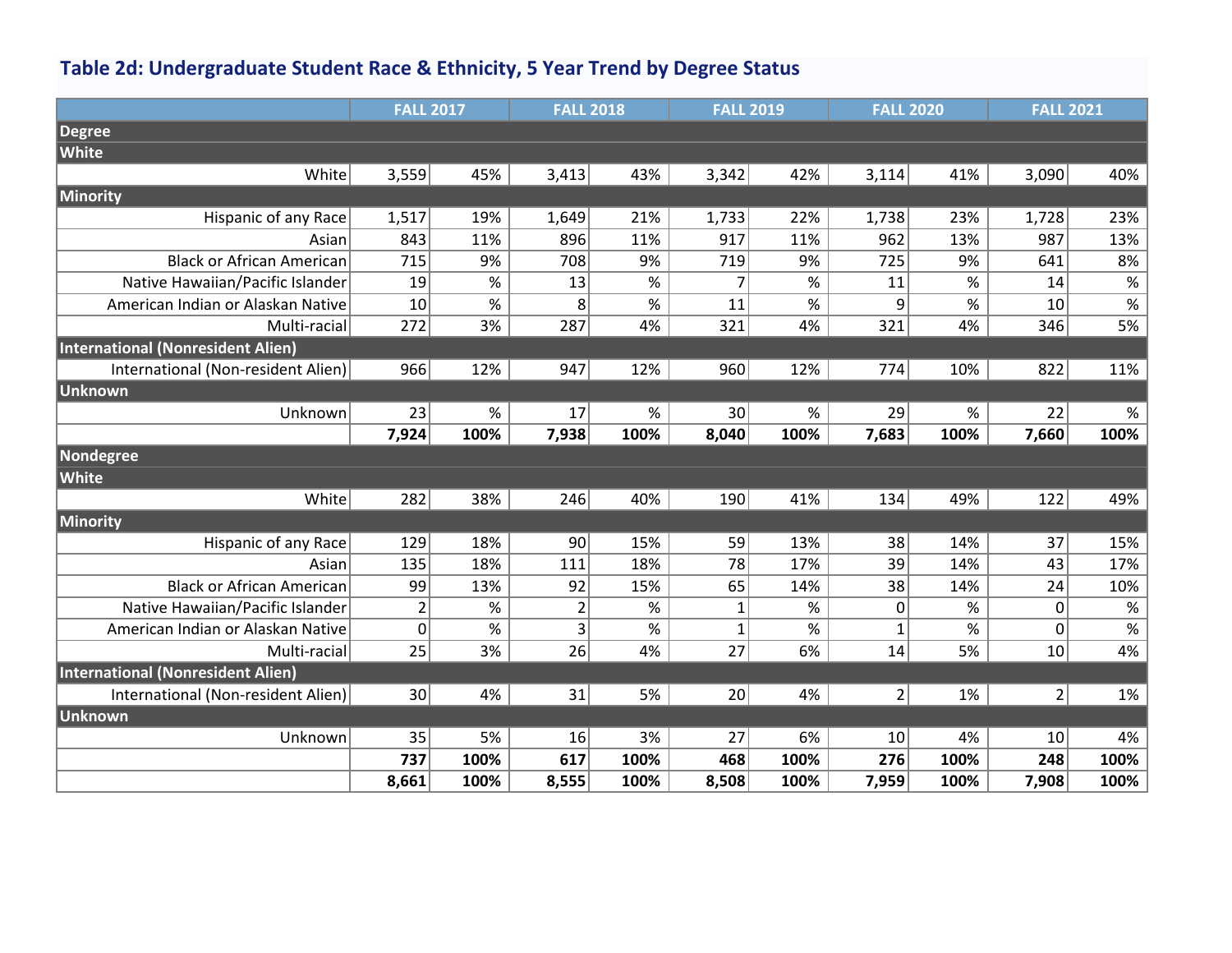# **Table 3a: Headcount by Tuition Rate, 5 Year Trend by School**

|                                  | <b>FALL 2017</b> |      | <b>FALL 2018</b> |      | <b>FALL 2019</b> |      | <b>FALL 2020</b> |      | <b>FALL 2021</b> |      |
|----------------------------------|------------------|------|------------------|------|------------------|------|------------------|------|------------------|------|
| Total                            |                  |      |                  |      |                  |      |                  |      |                  |      |
| New York City                    | 3,166            | 36%  | 3,207            | 37%  | 3,213            | 37%  | 3,056            | 37%  | 2,824            | 35%  |
| New York State                   | 2,296            | 26%  | 2,194            | 25%  | 2,086            | 24%  | 2,013            | 25%  | 1,928            | 24%  |
| Out-of-State                     | 3,384            | 38%  | 3,366            | 38%  | 3,427            | 39%  | 3,122            | 38%  | 3,398            | 42%  |
| <b>Grand Total</b>               | 8,846            | 100% | 8,767            | 100% | 8,726            | 100% | 8,191            | 100% | 8,150            | 100% |
| <b>Art &amp; Design</b>          |                  |      |                  |      |                  |      |                  |      |                  |      |
| <b>New York City</b>             | 1,211            | 36%  | 1,251            | 37%  | 1,358            | 38%  | 1,349            | 40%  | 1,272            | 37%  |
| <b>New York State</b>            | 901              | 27%  | 887              | 26%  | 868              | 25%  | 864              | 26%  | 828              | 24%  |
| Out-of-State                     | 1,210            | 36%  | 1,263            | 37%  | 1,313            | 37%  | 1,149            | 34%  | 1,295            | 38%  |
| <b>Sub-Total</b>                 | 3,322            | 100% | 3,401            | 100% | 3,539            | 100% | 3,362            | 100% | 3,395            | 100% |
| <b>Business &amp; Technology</b> |                  |      |                  |      |                  |      |                  |      |                  |      |
| New York City                    | 1,366            | 30%  | 1,410            | 32%  | 1,408            | 32%  | 1,401            | 33%  | 1,279            | 31%  |
| <b>New York State</b>            | 1,246            | 28%  | 1,157            | 26%  | 1,096            | 25%  | 1,037            | 25%  | 1,001            | 24%  |
| Out-of-State                     | 1,877            | 42%  | 1,847            | 42%  | 1,866            | 43%  | 1,760            | 42%  | 1,865            | 45%  |
| Sub-Total                        | 4,489            | 100% | 4,414            | 100% | 4,370            | 100% | 4,198            | 100% | 4,145            | 100% |
| <b>Liberal Arts</b>              |                  |      |                  |      |                  |      |                  |      |                  |      |
| New York City                    | 53               | 47%  | 61               | 50%  | 63               | 48%  | 61               | 50%  | 50               | 42%  |
| New York State                   | 32               | 28%  | 40               | 33%  | 43               | 33%  | 44               | 36%  | 48               | 40%  |
| Out-of-State                     | 28               | 25%  | 22               | 18%  | 25               | 19%  | 18               | 15%  | 22               | 18%  |
| Sub-Total                        | 113              | 100% | 123              | 100% | 131              | 100% | 123              | 100% | 120              | 100% |
| <b>Graduate Studies</b>          |                  |      |                  |      |                  |      |                  |      |                  |      |
| New York City                    | 88               | 48%  | 84               | 40%  | 85               | 39%  | 95               | 41%  | 91               | 38%  |
| <b>New York State</b>            | 23               | 12%  | 27               | 13%  | 25               | 11%  | 19               | 8%   | 23               | 10%  |
| Out-of-State                     | 74               | 40%  | 101              | 48%  | 108              | 50%  | 118              | 51%  | 128              | 53%  |
| Sub-Total                        | 185              | 100% | 212              | 100% | 218              | 100% | 232              | 100% | 242              | 100% |
| <b>Undergraduate Nondegree</b>   |                  |      |                  |      |                  |      |                  |      |                  |      |
| New York City                    | 448              | 61%  | 401              | 65%  | 299              | 64%  | 150              | 54%  | 132              | 53%  |
| <b>New York State</b>            | 94               | 13%  | 83               | 13%  | 54               | 12%  | 49               | 18%  | 28               | 11%  |
| Out-of-State                     | 195              | 26%  | 133              | 22%  | 115              | 25%  | 77               | 28%  | 88               | 35%  |
| Sub-Total                        | 737              | 100% | 617              | 100% | 468              | 100% | 276              | 100% | 248              | 100% |
| <b>Grand Total</b>               | 8,846            | 100% | 8,767            | 100% | 8,726            | 100% | 8,191            | 100% | 8,150            | 100% |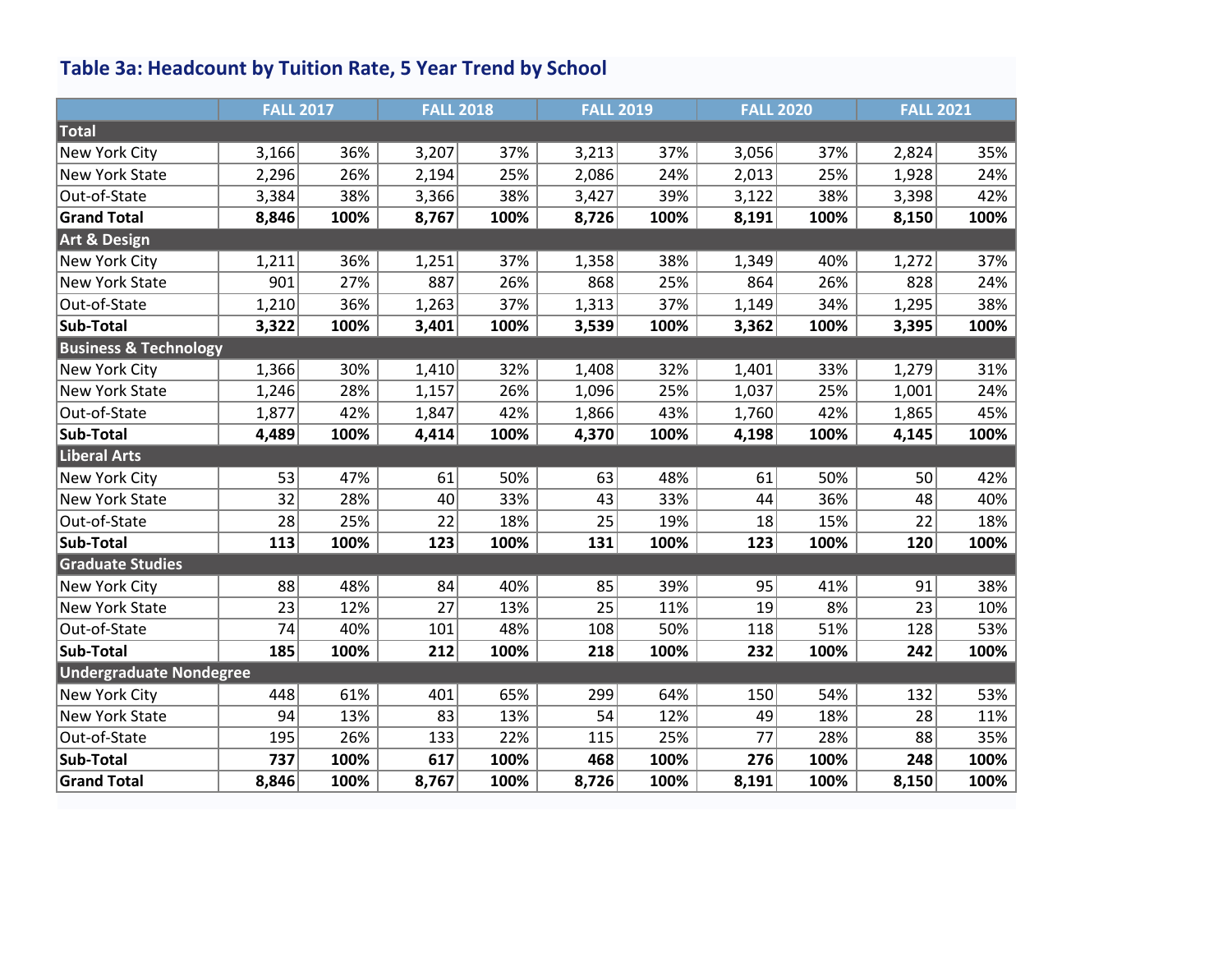### **Table 3b: Undergraduate Headcount by Tuition Rate, 5 Year Trend by Degree Seeking Status**

|                    | <b>FALL 2017</b> |      | <b>FALL 2018</b> |      | <b>FALL 2019</b> |      | <b>FALL 2020</b> |      | <b>FALL 2021</b> |      |
|--------------------|------------------|------|------------------|------|------------------|------|------------------|------|------------------|------|
| <b>Total</b>       |                  |      |                  |      |                  |      |                  |      |                  |      |
| New York City      | 3,078            | 36%  | 3,123            | 37%  | 3,128            | 37%  | 2,961            | 37%  | 2,733            | 35%  |
| New York State     | 2,273            | 26%  | 2,167            | 25%  | 2,061            | 24%  | 1,994            | 25%  | 1,905            | 24%  |
| Out-of-State       | 3,310            | 38%  | 3,265            | 38%  | 3,319            | 39%  | 3,004            | 38%  | 3,270            | 41%  |
| <b>Grand Total</b> | 8,661            | 100% | 8,555            | 100% | 8,508            | 100% | 7,959            | 100% | 7,908            | 100% |
| Degree             |                  |      |                  |      |                  |      |                  |      |                  |      |
| New York City      | 2,630            | 33%  | 2,722            | 34%  | 2,829            | 35%  | 2,811            | 37%  | 2,601            | 34%  |
| New York State     | 2,179            | 27%  | 2,084            | 26%  | 2,007            | 25%  | 1,945            | 25%  | 1,877            | 25%  |
| Out-of-State       | 3,115            | 39%  | 3,132            | 39%  | 3,204            | 40%  | 2,927            | 38%  | 3,182            | 42%  |
| Sub-Total          | 7,924            | 100% | 7,938            | 100% | 8,040            | 100% | 7,683            | 100% | 7,660            | 100% |
| Nondegree          |                  |      |                  |      |                  |      |                  |      |                  |      |
| New York City      | 448              | 61%  | 401              | 65%  | 299              | 64%  | 150              | 54%  | 132              | 53%  |
| New York State     | 94               | 13%  | 83               | 13%  | 54               | 12%  | 49               | 18%  | 28               | 11%  |
| Out-of-State       | 195              | 26%  | 133              | 22%  | 115              | 25%  | 77               | 28%  | 88               | 35%  |
| Sub-Total          | 737              | 100% | 617              | 100% | 468              | 100% | 276              | 100% | 248              | 100% |
| <b>Grand Total</b> | 8,661            | 100% | 8,555            | 100% | 8,508            | 100% | 7,959            | 100% | 7,908            | 100% |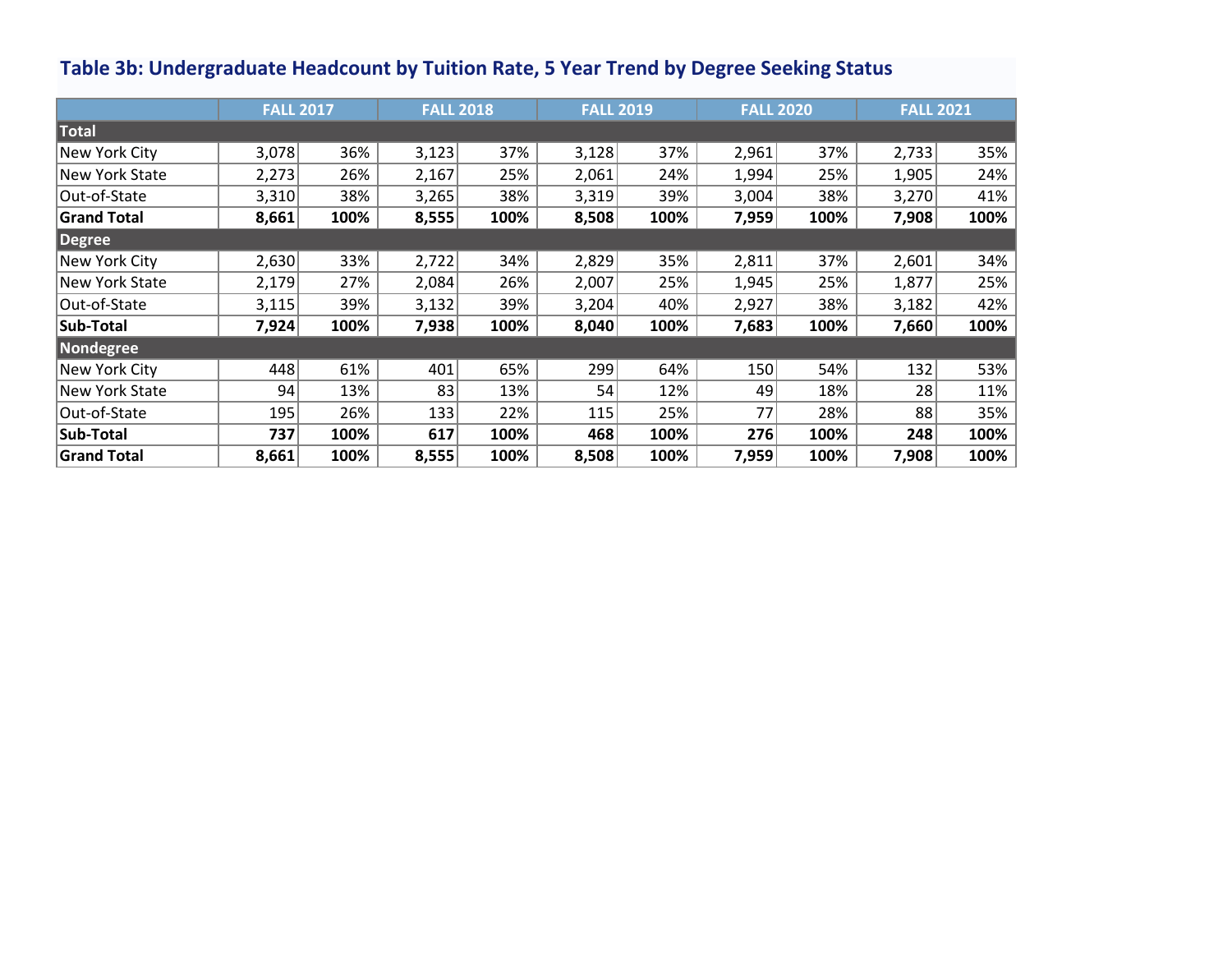# **Table 4a: Undergraduate Student Age, 5 Year Trend by Degree Status**

|                    | <b>FALL 2017</b> |      | <b>FALL 2018</b> |      | <b>FALL 2019</b> |      | <b>FALL 2020</b> |      | <b>FALL 2021</b> |      |
|--------------------|------------------|------|------------------|------|------------------|------|------------------|------|------------------|------|
| Total              |                  |      |                  |      |                  |      |                  |      |                  |      |
| 19 and younger     | 2,649            | 31%  | 2,778            | 32%  | 2,947            | 35%  | 2,758            | 35%  | 2,688            | 34%  |
| $20 - 21$          | 2,881            | 33%  | 2,824            | 33%  | 2,828            | 33%  | 2,811            | 35%  | 2,898            | 37%  |
| $22 - 24$          | 1,411            | 16%  | 1,381            | 16%  | 1,361            | 16%  | 1,265            | 16%  | 1,320            | 17%  |
| 25-29              | 859              | 10%  | 783              | 9%   | 695              | 8%   | 604              | 8%   | 540              | 7%   |
| 30-34              | 358              | 4%   | 324              | 4%   | 279              | 3%   | 216              | 3%   | 185              | 2%   |
| 35-64              | 476              | 5%   | 431              | 5%   | 379              | 4%   | 294              | 4%   | 258              | 3%   |
| 65 and older       | 27               | $\%$ | 34               | $\%$ | 19               | %    | 11               | $\%$ | 19               | $\%$ |
| <b>Grand Total</b> | 8,661            | 100% | 8,555            | 100% | 8,508            | 100% | 7,959            | 100% | 7,908            | 100% |
| <b>Degree</b>      |                  |      |                  |      |                  |      |                  |      |                  |      |
| 19 and younger     | 2,595            | 33%  | 2,735            | 34%  | 2,911            | 36%  | 2,726            | 35%  | 2,661            | 35%  |
| $20 - 21$          | 2,828            | 36%  | 2,772            | 35%  | 2,782            | 35%  | 2,785            | 36%  | 2,874            | 38%  |
| $22 - 24$          | 1,321            | 17%  | 1,327            | 17%  | 1,317            | 16%  | 1,240            | 16%  | 1,295            | 17%  |
| 25-29              | 706              | 9%   | 655              | 8%   | 617              | 8%   | 565              | 7%   | 501              | 7%   |
| 30-34              | 252              | 3%   | 239              | 3%   | 212              | 3%   | 178              | 2%   | 152              | 2%   |
| 35-64              | 222              | 3%   | 209              | 3%   | 199              | 2%   | 187              | 2%   | 174              | 2%   |
| 65 and older       | $\mathbf 0$      | $\%$ |                  | $\%$ | 2                | $\%$ | $\overline{2}$   | $\%$ | 3                | $\%$ |
| Sub-Total          | 7,924            | 100% | 7,938            | 100% | 8,040            | 100% | 7,683            | 100% | 7,660            | 100% |
| Nondegree          |                  |      |                  |      |                  |      |                  |      |                  |      |
| 19 and younger     | 54               | 7%   | 43               | 7%   | 36               | 8%   | 32               | 12%  | 27               | 11%  |
| $20 - 21$          | 53               | 7%   | 52               | 8%   | 46               | 10%  | 26               | 9%   | 24               | 10%  |
| $22 - 24$          | 90               | 12%  | 54               | 9%   | 44               | 9%   | 25               | 9%   | 25               | 10%  |
| 25-29              | 153              | 21%  | 128              | 21%  | 78               | 17%  | 39               | 14%  | 39               | 16%  |
| 30-34              | 106              | 14%  | 85               | 14%  | 67               | 14%  | 38               | 14%  | 33               | 13%  |
| 35-64              | 254              | 34%  | 222              | 36%  | 180              | 38%  | 107              | 39%  | 84               | 34%  |
| 65 and older       | 27               | 4%   | 33               | 5%   | 17               | 4%   | 9                | 3%   | 16               | 6%   |
| Sub-Total          | 737              | 100% | 617              | 100% | 468              | 100% | 276              | 100% | 248              | 100% |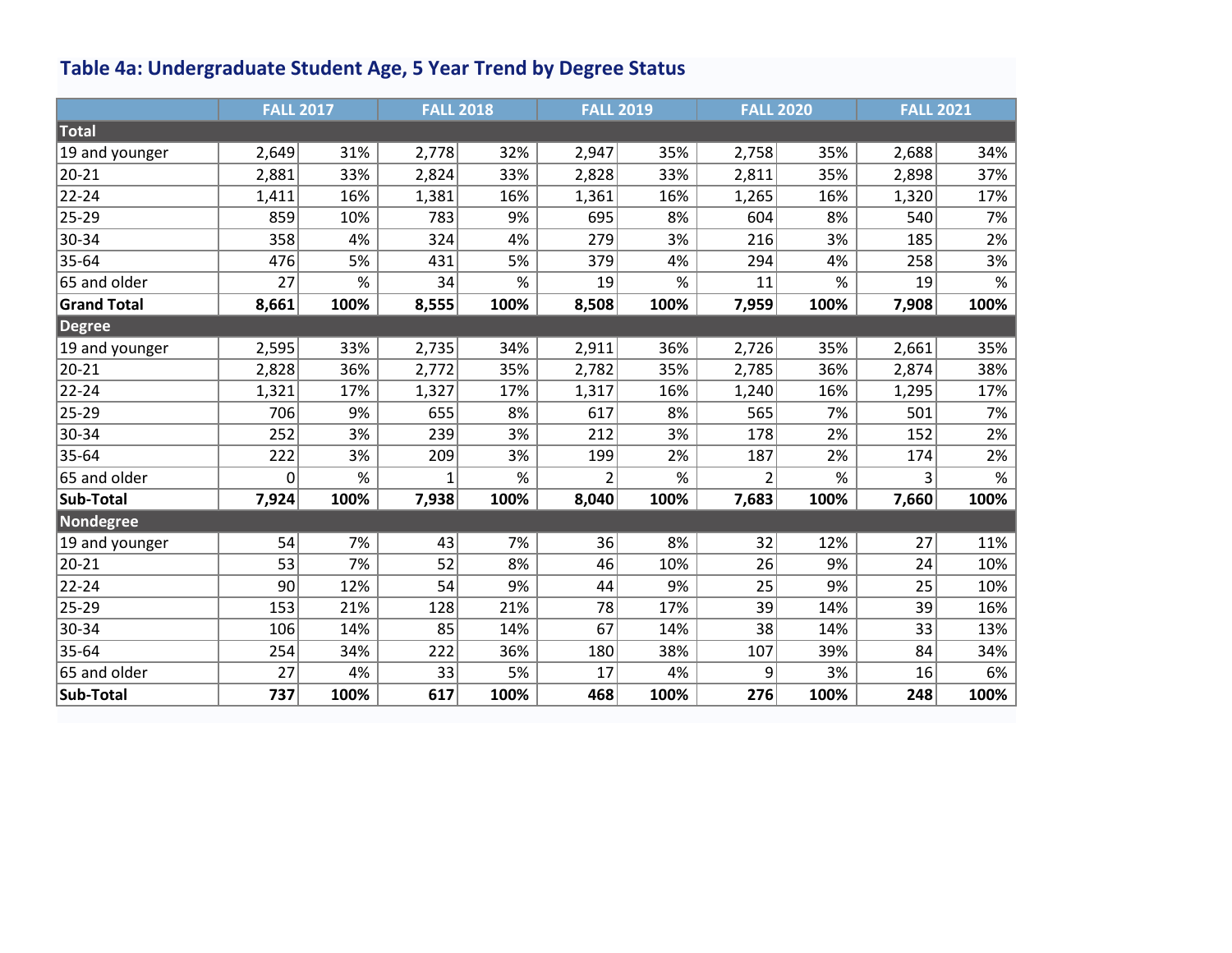# **Table 4b: Graduate Student Age, 5 Year Trend**

|                    | <b>FALL 2017</b> |      | <b>FALL 2018</b> |      | <b>FALL 2019</b> |      | <b>FALL 2020</b> |      | <b>FALL 2021</b> |      |
|--------------------|------------------|------|------------------|------|------------------|------|------------------|------|------------------|------|
| $ 20-21 $          |                  | %    |                  | %    |                  | 2%   |                  | %    |                  | %    |
| $ 22 - 24 $        | 41               | 22%  | 40               | 19%  | 53               | 24%  | 67               | 29%  | 63               | 26%  |
| $ 25-29 $          | 70               | 38%  | 90               | 42%  | 83               | 38%  | 96               | 41%  | 101              | 42%  |
| 30-34              | 47               | 25%  | 50               | 24%  | 40               | 18%  | 35               | 15%  | 45               | 19%  |
| 35-64              | 27               | 15%  | 31               | 15%  | 38               | 17%  | 33               | 14%  | 32               | 13%  |
| <b>Grand Total</b> | 185              | 100% | 212              | 100% | 218              | 100% | 232              | 100% | 242              | 100% |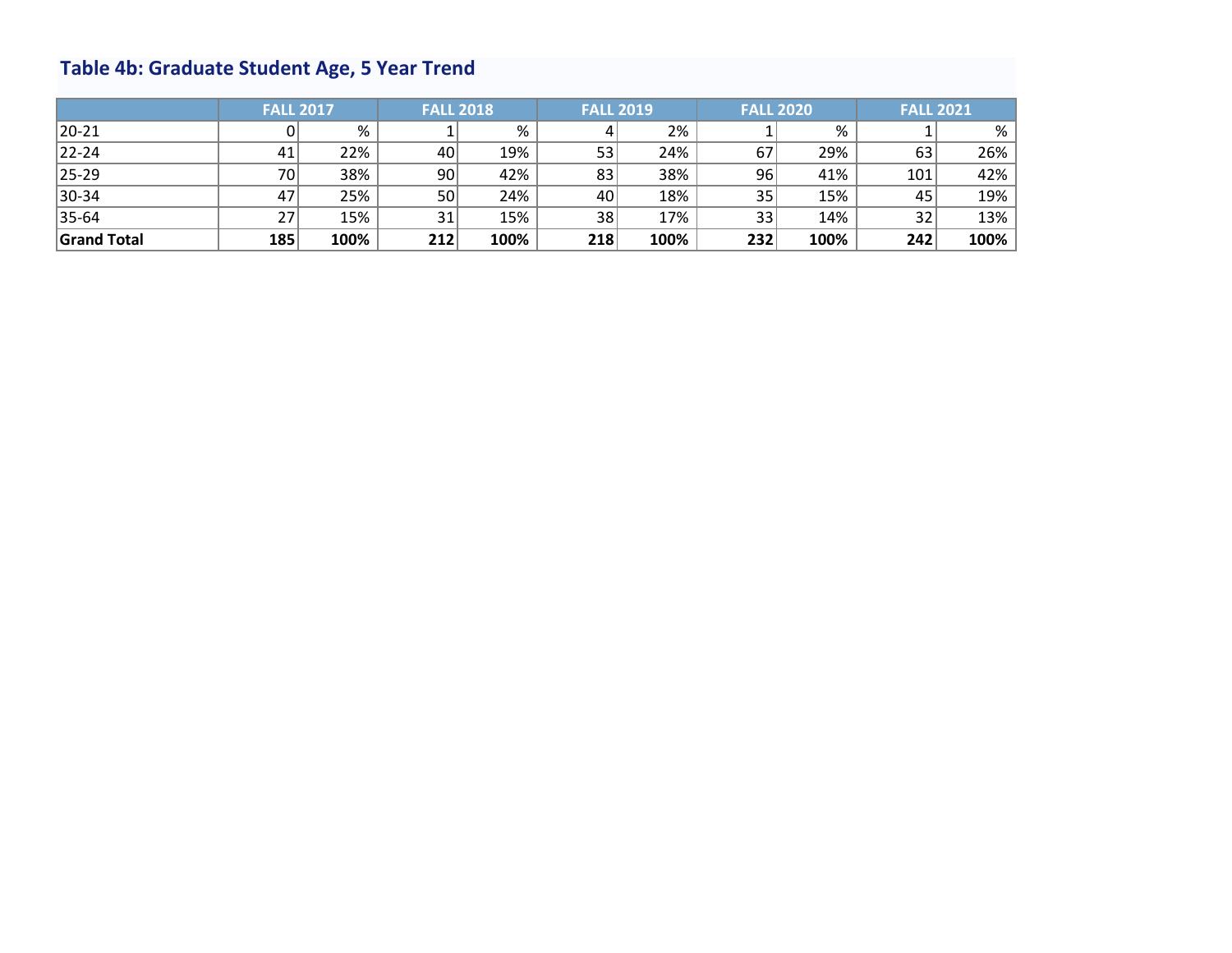### **Table 5a: Total Enrollment by Location of Origin, 5 Year Trend Permanent Residence Address**

|                                           | <b>FALL 2017</b> |      | <b>FALL 2018</b> |      | <b>FALL 2019</b> |      | <b>FALL 2020</b> |      | <b>FALL 2021</b> |      |
|-------------------------------------------|------------------|------|------------------|------|------------------|------|------------------|------|------------------|------|
| New York City                             |                  |      |                  |      |                  |      |                  |      |                  |      |
| <b>Bronx</b>                              | 308              | 3%   | 329              | 4%   | 324              | 4%   | 292              | 4%   | 267              | 3%   |
| Kings (Brooklyn)                          | 1,016            | 11%  | 1,029            | 12%  | 984              | 11%  | 939              | 11%  | 887              | 11%  |
| New York (Manhattan)                      | 837              | 9%   | 821              | 9%   | 785              | 9%   | 708              | 9%   | 641              | 8%   |
| Queens                                    | 931              | 11%  | 927              | 11%  | 937              | 11%  | 961              | 12%  | 892              | 11%  |
| Richmond (Staten Island)                  | 225              | 3%   | 263              | 3%   | 269              | 3%   | 264              | 3%   | 228              | 3%   |
| Sub-total                                 | 3,317            | 37%  | 3,369            | 38%  | 3,299            | 38%  | 3,164            | 39%  | 2,915            | 36%  |
| <b>New York State, Outside NYC</b>        |                  |      |                  |      |                  |      |                  |      |                  |      |
| Nassau                                    | 658              | 7%   | 627              | 7%   | 574              | 7%   | 563              | 7%   | 535              | 7%   |
| Suffolk                                   | 633              | 7%   | 612              | 7%   | 589              | 7%   | 558              | 7%   | 532              | 7%   |
| Westchester                               | 282              | 3%   | 281              | 3%   | 264              | 3%   | 260              | 3%   | 244              | 3%   |
| Other NY County                           | 724              | 8%   | 675              | 8%   | 673              | 8%   | 640              | 8%   | 621              | 8%   |
| Sub-total                                 | 2,297            | 26%  | 2,195            | 25%  | 2,100            | 24%  | 2,021            | 25%  | 1,932            | 24%  |
| Out-of-State                              |                  |      |                  |      |                  |      |                  |      |                  |      |
| <b>New Jersey</b>                         | 714              | 8%   | 676              | 8%   | 663              | 8%   | 645              | 8%   | 623              | 8%   |
| Pennsylvania                              | 190              | 2%   | 186              | 2%   | 208              | 2%   | 185              | 2%   | 181              | 2%   |
| Florida                                   | 153              | 2%   | 134              | 2%   | 149              | 2%   | 140              | 2%   | 165              | 2%   |
| California                                | 140              | 2%   | 138              | 2%   | 146              | 2%   | 148              | 2%   | 210              | 3%   |
| Texas                                     | 93               | 1%   | 101              | 1%   | 119              | 1%   | 117              | 1%   | 140              | 2%   |
| Connecticut                               | 91               | 1%   | 108              | 1%   | 114              | 1%   | 109              | 1%   | 119              | 1%   |
| <b>Other States</b>                       | 800              | 9%   | 808              | 9%   | 863              | 10%  | 806              | 10%  | 961              | 12%  |
| Sub-total                                 | 2,181            | 25%  | 2,151            | 25%  | 2,262            | 26%  | 2,150            | 26%  | 2,399            | 29%  |
| <b>International (Non-resident Alien)</b> |                  |      |                  |      |                  |      |                  |      |                  |      |
| New York City                             | 169              | 2%   | 187              | 2%   | 175              | 2%   | 180              | 2%   | 129              | 2%   |
| <b>New York State</b>                     | 24               | $\%$ | 19               | $\%$ | 21               | $\%$ | 18               | $\%$ | 16               | $\%$ |
| Out-Of-State                              | 858              | 10%  | 846              | 10%  | 869              | 10%  | 658              | 8%   | 759              | 9%   |
| Sub-total                                 | 1,051            | 12%  | 1,052            | 12%  | 1,065            | 12%  | 856              | 10%  | 904              | 11%  |
| <b>Grand Total</b>                        | 8,846            | 100% | 8,767            | 100% | 8,726            | 100% | 8,191            | 100% | 8,150            | 100% |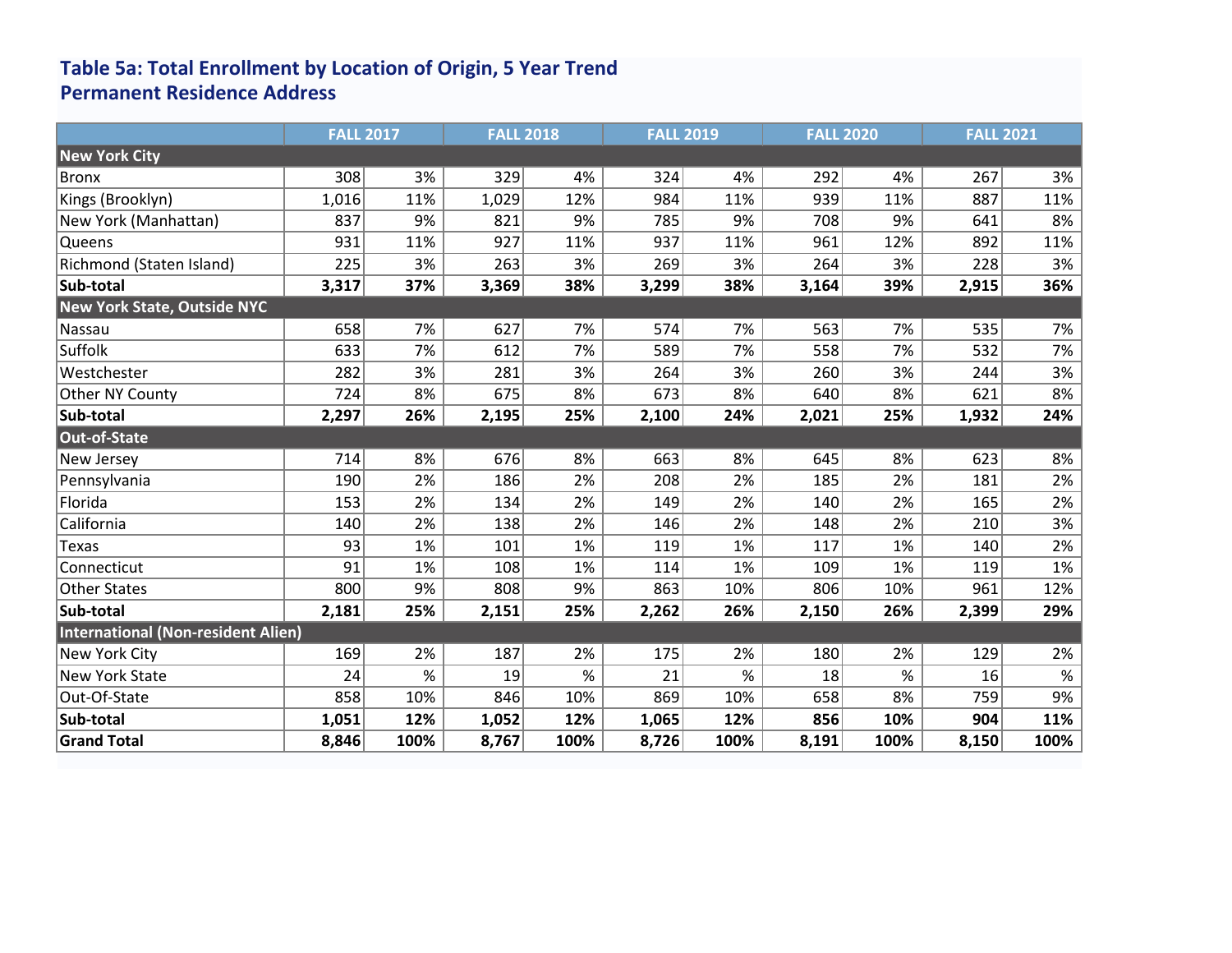### **Table 5b: Total Undergraduate Enrollment by Permanent Residence Address, 5 Year Trend**

|                                           | <b>FALL 2017</b> |      | <b>FALL 2018</b> |      | <b>FALL 2019</b> |      | <b>FALL 2020</b> |      | <b>FALL 2021</b> |      |
|-------------------------------------------|------------------|------|------------------|------|------------------|------|------------------|------|------------------|------|
| New York City                             |                  |      |                  |      |                  |      |                  |      |                  |      |
| <b>Bronx</b>                              | 307              | 4%   | 329              | 4%   | 324              | 4%   | 291              | 4%   | 266              | 3%   |
| Kings (Brooklyn)                          | 991              | 11%  | 1,003            | 12%  | 966              | 11%  | 918              | 12%  | 859              | 11%  |
| New York (Manhattan)                      | 786              | 9%   | 768              | 9%   | 732              | 9%   | 654              | 8%   | 604              | 8%   |
| Queens                                    | 924              | 11%  | 920              | 11%  | 927              | 11%  | 943              | 12%  | 870              | 11%  |
| Richmond (Staten Island)                  | 225              | 3%   | 263              | 3%   | 269              | 3%   | 264              | 3%   | 228              | 3%   |
| Sub-total                                 | 3,233            | 37%  | 3,283            | 38%  | 3,218            | 38%  | 3,070            | 39%  | 2,827            | 36%  |
| <b>New York State, Outside NYC</b>        |                  |      |                  |      |                  |      |                  |      |                  |      |
| Nassau                                    | 651              | 8%   | 615              | 7%   | 562              | 7%   | 554              | 7%   | 528              | 7%   |
| Suffolk                                   | 630              | 7%   | 610              | 7%   | 587              | 7%   | 555              | 7%   | 528              | 7%   |
| Westchester                               | 277              | 3%   | 273              | 3%   | 257              | 3%   | 256              | 3%   | 238              | 3%   |
| Other NY County                           | 716              | 8%   | 667              | 8%   | 668              | 8%   | 636              | 8%   | 615              | 8%   |
| Sub-total                                 | 2,274            | 26%  | 2,165            | 25%  | 2,074            | 24%  | 2,001            | 25%  | 1,909            | 24%  |
| Out-of-State                              |                  |      |                  |      |                  |      |                  |      |                  |      |
| New Jersey                                | 705              | 8%   | 668              | 8%   | 658              | 8%   | 629              | 8%   | 607              | 8%   |
| Pennsylvania                              | 188              | 2%   | 186              | 2%   | 208              | 2%   | 185              | 2%   | 178              | 2%   |
| Florida                                   | 153              | 2%   | 133              | 2%   | 147              | 2%   | 139              | 2%   | 163              | 2%   |
| California                                | 137              | 2%   | 134              | 2%   | 143              | 2%   | 146              | 2%   | 206              | 3%   |
| Texas                                     | 91               | 1%   | 98               | 1%   | 115              | 1%   | 116              | 1%   | 139              | 2%   |
| Connecticut                               | 91               | 1%   | 108              | 1%   | 114              | 1%   | 105              | 1%   | 112              | 1%   |
| <b>Other States</b>                       | 793              | 9%   | 802              | 9%   | 851              | 10%  | 792              | 10%  | 943              | 12%  |
| Sub-total                                 | 2,158            | 25%  | 2,129            | 25%  | 2,236            | 26%  | 2,112            | 27%  | 2,348            | 30%  |
| <b>International (Non-resident Alien)</b> |                  |      |                  |      |                  |      |                  |      |                  |      |
| New York City                             | 159              | 2%   | 182              | 2%   | 172              | 2%   | 175              | 2%   | 122              | 2%   |
| <b>New York State</b>                     | 24               | $\%$ | 19               | $\%$ | 21               | $\%$ | 18               | %    | 16               | $\%$ |
| Out-Of-State                              | 813              | 9%   | 777              | 9%   | 787              | 9%   | 583              | 7%   | 686              | 9%   |
| Sub-total                                 | 996              | 11%  | 978              | 11%  | 980              | 12%  | 776              | 10%  | 824              | 10%  |
| <b>Grand Total</b>                        | 8,661            | 100% | 8,555            | 100% | 8,508            | 100% | 7,959            | 100% | 7,908            | 100% |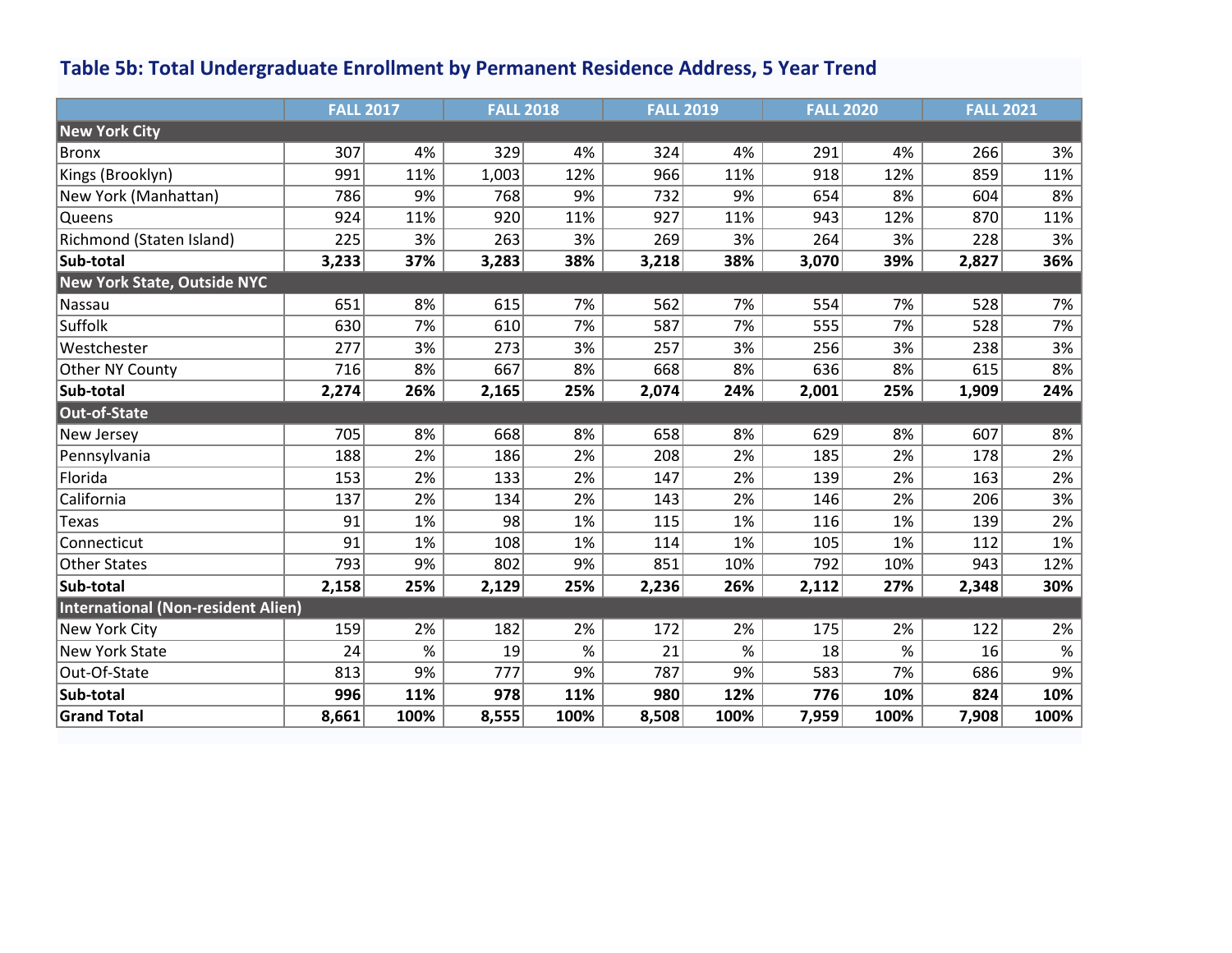### **Table 5c: Degree-Seeking Undergraduate Enrollment by Permanent Residence Address, 5 Year Trend**

|                                    | <b>FALL 2017</b> |      | <b>FALL 2018</b> |      | <b>FALL 2019</b> |      | <b>FALL 2020</b> |      | <b>FALL 2021</b> |      |
|------------------------------------|------------------|------|------------------|------|------------------|------|------------------|------|------------------|------|
| <b>New York City</b>               |                  |      |                  |      |                  |      |                  |      |                  |      |
| Bronx                              | 276              | 3%   | 308              | 4%   | 312              | 4%   | 290              | 4%   | 262              | 3%   |
| Kings (Brooklyn)                   | 809              | 10%  | 842              | 11%  | 841              | 10%  | 843              | 11%  | 806              | 11%  |
| New York (Manhattan)               | 576              | 7%   | 600              | 8%   | 595              | 7%   | 576              | 7%   | 527              | 7%   |
| Queens                             | 815              | 10%  | 830              | 10%  | 866              | 11%  | 912              | 12%  | 829              | 11%  |
| Richmond (Staten Island)           | 211              | 3%   | 248              | 3%   | 260              | 3%   | 263              | 3%   | 227              | 3%   |
| Sub-total                          | 2,687            | 34%  | 2,828            | 36%  | 2,874            | 36%  | 2,884            | 38%  | 2,651            | 35%  |
| <b>New York State, Outside NYC</b> |                  |      |                  |      |                  |      |                  |      |                  |      |
| Nassau                             | 615              | 8%   | 587              | 7%   | 548              | 7%   | 543              | 7%   | 521              | 7%   |
| Suffolk                            | 612              | 8%   | 594              | 7%   | 571              | 7%   | 542              | 7%   | 519              | 7%   |
| Westchester                        | 248              | 3%   | 248              | 3%   | 243              | 3%   | 240              | 3%   | 233              | 3%   |
| Other NY County                    | 699              | 9%   | 649              | 8%   | 653              | 8%   | 626              | 8%   | 604              | 8%   |
| Sub-total                          | 2,174            | 27%  | 2,078            | 26%  | 2,015            | 25%  | 1,951            | 25%  | 1,877            | 25%  |
| Out-of-State                       |                  |      |                  |      |                  |      |                  |      |                  |      |
| New Jersey                         | 669              | 8%   | 644              | 8%   | 635              | 8%   | 613              | 8%   | 587              | 8%   |
| Pennsylvania                       | 184              | 2%   | 184              | 2%   | 205              | 3%   | 185              | 2%   | 176              | 2%   |
| Florida                            | 153              | 2%   | 132              | 2%   | 147              | 2%   | 138              | 2%   | 163              | 2%   |
| California                         | 134              | 2%   | 133              | 2%   | 139              | 2%   | 143              | 2%   | 203              | 3%   |
| Texas                              | 91               | 1%   | 96               | 1%   | 115              | 1%   | 116              | 2%   | 139              | 2%   |
| Connecticut                        | 86               | 1%   | 104              | 1%   | 110              | 1%   | 103              | 1%   | 111              | 1%   |
| <b>Other States</b>                | 780              | 10%  | 792              | 10%  | 840              | 10%  | 776              | 10%  | 931              | 12%  |
| Sub-total                          | 2,097            | 26%  | 2,085            | 26%  | 2,191            | 27%  | 2,074            | 27%  | 2,310            | 30%  |
| International (Non-resident Alien) |                  |      |                  |      |                  |      |                  |      |                  |      |
| New York City                      | 144              | 2%   | 171              | 2%   | 166              | 2%   | 174              | 2%   | 121              | 2%   |
| <b>New York State</b>              | 24               | $\%$ | 19               | $\%$ | 21               | $\%$ | 18               | %    | 16               | $\%$ |
| Out-Of-State                       | 798              | 10%  | 757              | 10%  | 773              | 10%  | 582              | 8%   | 685              | 9%   |
| Sub-total                          | 966              | 12%  | 947              | 12%  | 960              | 12%  | 774              | 10%  | 822              | 11%  |
| <b>Grand Total</b>                 | 7,924            | 100% | 7,938            | 100% | 8,040            | 100% | 7,683            | 100% | 7,660            | 100% |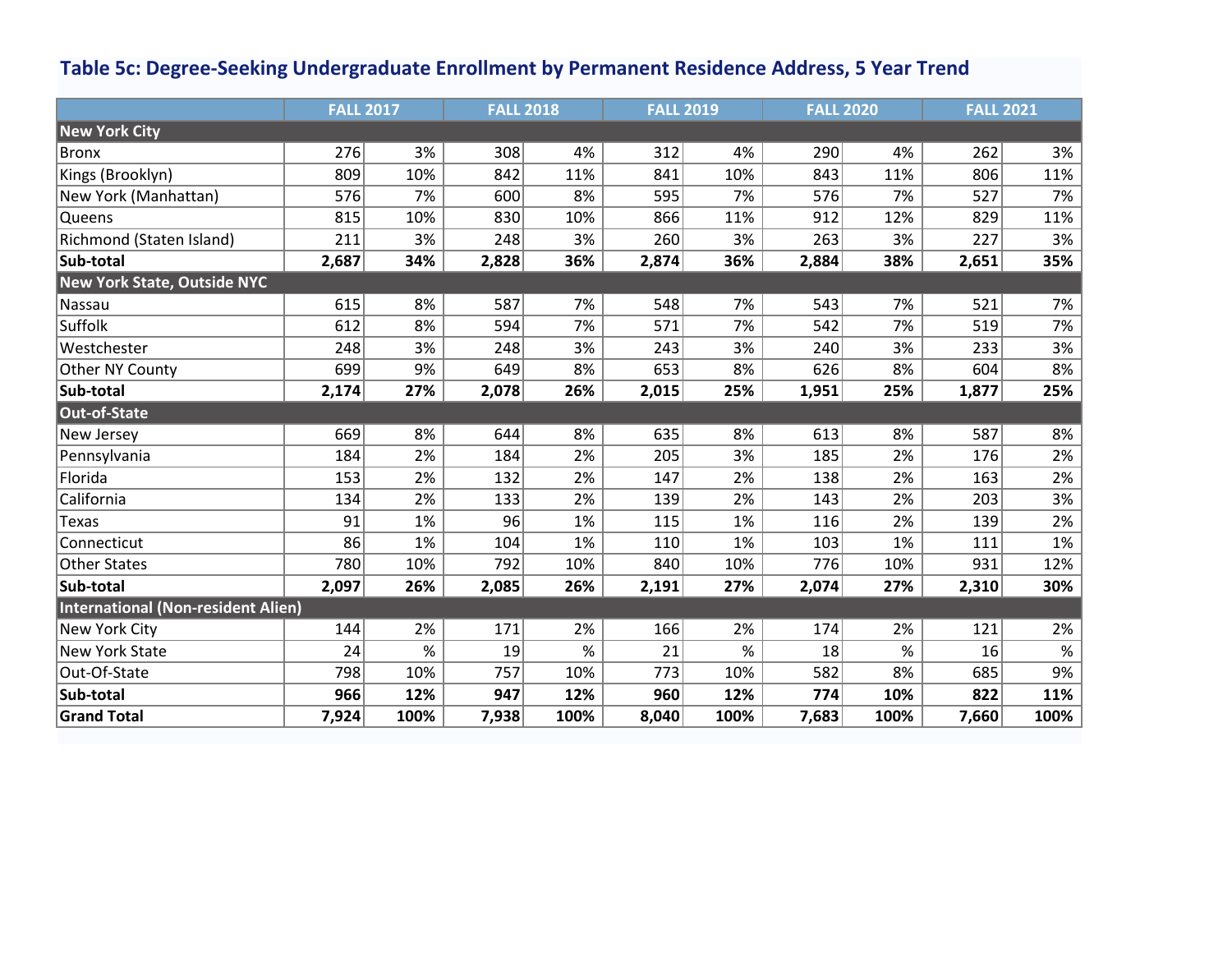### **Table 5d: Non-Degree Undergraduate Enrollment by Permanent Residence Address, 5 Year Trend**

|                                    | <b>FALL 2017</b> |      | <b>FALL 2018</b> |      | <b>FALL 2019</b> |      | <b>FALL 2020</b> |      | <b>FALL 2021</b> |       |
|------------------------------------|------------------|------|------------------|------|------------------|------|------------------|------|------------------|-------|
| <b>New York City</b>               |                  |      |                  |      |                  |      |                  |      |                  |       |
| Bronx                              | 31               | 4%   | 21               | 3%   | 12               | 3%   | 1                | %    | 4                | 2%    |
| Kings (Brooklyn)                   | 182              | 25%  | 161              | 26%  | 125              | 27%  | 75               | 27%  | 53               | 21%   |
| New York (Manhattan)               | 210              | 28%  | 168              | 27%  | 137              | 29%  | 78               | 28%  | 77               | 31%   |
| Queens                             | 109              | 15%  | 90               | 15%  | 61               | 13%  | 31               | 11%  | 41               | 17%   |
| Richmond (Staten Island)           | 14               | 2%   | 15               | 2%   | 9                | 2%   | 1                | %    | 1                | %     |
| Sub-total                          | 546              | 74%  | 455              | 74%  | 344              | 74%  | 186              | 67%  | 176              | 71%   |
| <b>New York State, Outside NYC</b> |                  |      |                  |      |                  |      |                  |      |                  |       |
| Nassau                             | 36               | 5%   | 28               | 5%   | 14               | 3%   | 11               | 4%   | $\overline{7}$   | 3%    |
| Suffolk                            | 18               | 2%   | 16               | 3%   | 16               | 3%   | 13               | 5%   | 9                | 4%    |
| Westchester                        | 29               | 4%   | 25               | 4%   | 14               | 3%   | 16               | 6%   | 5                | 2%    |
| Other NY County                    | 17               | 2%   | 18               | 3%   | 15               | 3%   | 10               | 4%   | 11               | 4%    |
| Sub-total                          | 100              | 14%  | 87               | 14%  | 59               | 13%  | 50               | 18%  | 32               | 13%   |
| Out-of-State                       |                  |      |                  |      |                  |      |                  |      |                  |       |
| New Jersey                         | 36               | 5%   | 24               | 4%   | 23               | 5%   | 16               | 6%   | 20               | 8%    |
| Pennsylvania                       | 4                | 1%   | $\overline{2}$   | $\%$ | 3                | 1%   | $\overline{0}$   | %    | $\overline{2}$   | 1%    |
| Florida                            | 0                | $\%$ | 1                | $\%$ | 0                | $\%$ | 1                | %    | 0                | $\%$  |
| California                         | 3                | $\%$ | $\mathbf 1$      | $\%$ | 4                | 1%   | 3                | 1%   | 3                | $1\%$ |
| Texas                              | 0                | $\%$ | $\overline{2}$   | $\%$ | 0                | $\%$ | $\overline{0}$   | $\%$ | 0                | $\%$  |
| Connecticut                        | 5                | 1%   | 4                | 1%   | 4                | 1%   | $\overline{2}$   | 1%   | $\mathbf{1}$     | $\%$  |
| <b>Other States</b>                | 13               | 2%   | 10               | 2%   | 11               | 2%   | 16               | 6%   | 12               | 5%    |
| Sub-total                          | 61               | 8%   | 44               | 7%   | 45               | 10%  | 38               | 14%  | 38               | 15%   |
| International (Non-resident Alien) |                  |      |                  |      |                  |      |                  |      |                  |       |
| New York City                      | 15               | 2%   | 11               | 2%   | 6                | 1%   | 1                | $\%$ | 1                | $\%$  |
| Out-Of-State                       | 15               | 2%   | 20               | 3%   | 14               | 3%   | $\mathbf{1}$     | $\%$ | $\mathbf{1}$     | $\%$  |
| Sub-total                          | 30               | 4%   | 31               | 5%   | 20               | 4%   | 2                | 1%   | 2                | 1%    |
| <b>Grand Total</b>                 | 737              | 100% | 617              | 100% | 468              | 100% | 276              | 100% | 248              | 100%  |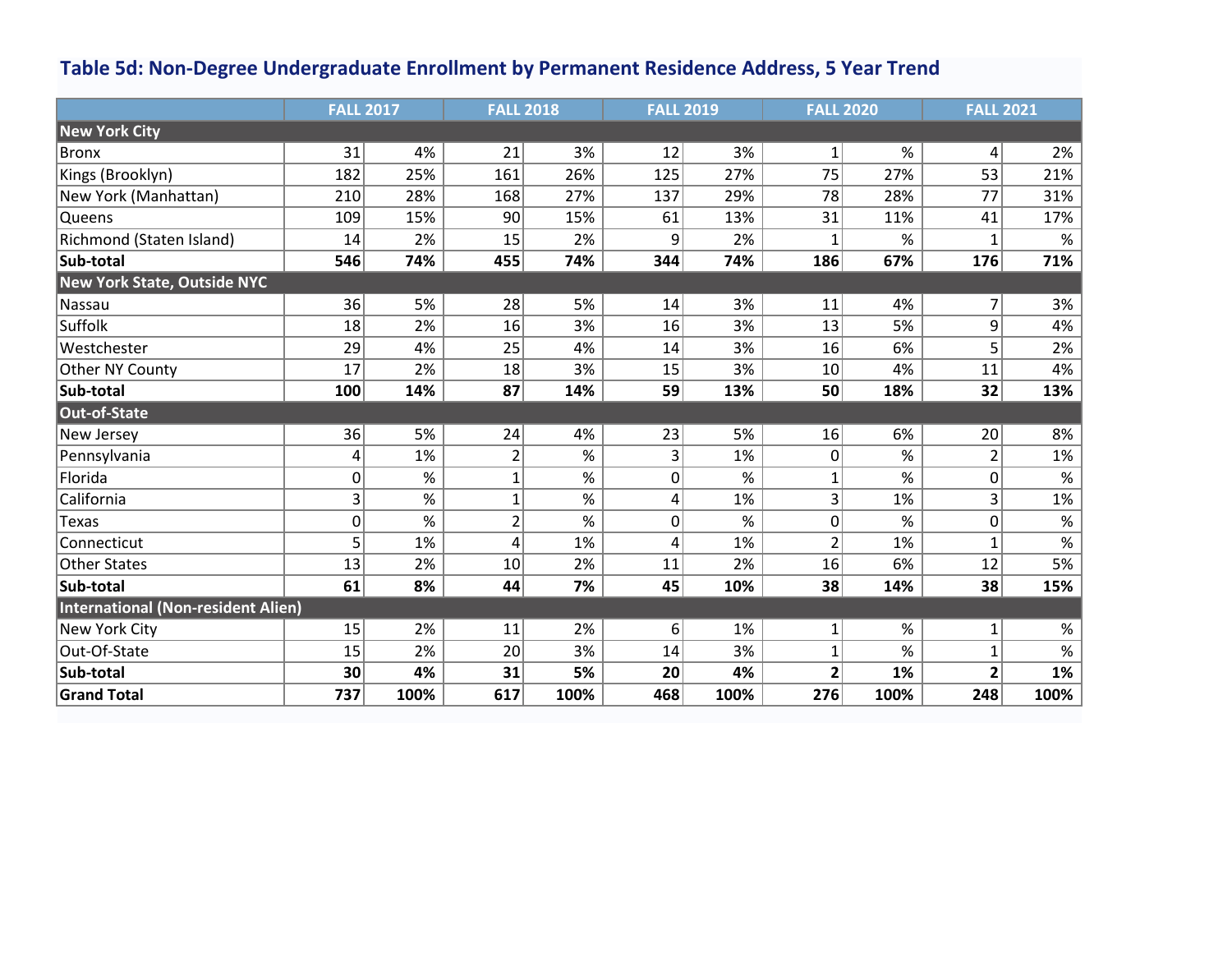### **Table 5e: Graduate Student Enrollment by Permanent Residence Address, 5 Year Trend**

|                                           | <b>FALL 2017</b> |      | <b>FALL 2018</b> |      | <b>FALL 2019</b> |      | <b>FALL 2020</b> |      | <b>FALL 2021</b> |      |
|-------------------------------------------|------------------|------|------------------|------|------------------|------|------------------|------|------------------|------|
| <b>New York City</b>                      |                  |      |                  |      |                  |      |                  |      |                  |      |
| <b>Bronx</b>                              | 1                | 1%   | $\pmb{0}$        | %    | 0                | $\%$ | $\mathbf{1}$     | $\%$ | $\mathbf{1}$     | $\%$ |
| Kings (Brooklyn)                          | 25               | 14%  | 26               | 12%  | 18               | 8%   | 21               | 9%   | 28               | 12%  |
| New York (Manhattan)                      | 51               | 28%  | 53               | 25%  | 53               | 24%  | 54               | 23%  | 37               | 15%  |
| Queens                                    |                  | 4%   |                  | 3%   | 10               | 5%   | 18               | 8%   | 22               | 9%   |
| Sub-total                                 | 84               | 45%  | 86               | 41%  | 81               | 37%  | 94               | 41%  | 88               | 36%  |
| <b>New York State, Outside NYC</b>        |                  |      |                  |      |                  |      |                  |      |                  |      |
| Nassau                                    | $\overline{7}$   | 4%   | 12               | 6%   | 12               | 6%   | 9                | 4%   | 7                | 3%   |
| Suffolk                                   | 3                | 2%   | $\overline{2}$   | 1%   | 2                | 1%   | 3                | 1%   | 4                | 2%   |
| Westchester                               | 5                | 3%   | 8                | 4%   | $\overline{7}$   | 3%   | 4                | 2%   | 6                | 2%   |
| Other NY County                           | 8                | 4%   | 8                | 4%   | 5                | 2%   | 4                | 2%   | 6                | 2%   |
| Sub-total                                 | 23               | 12%  | 30               | 14%  | 26               | 12%  | 20               | 9%   | 23               | 10%  |
| <b>Out-of-State</b>                       |                  |      |                  |      |                  |      |                  |      |                  |      |
| New Jersey                                | $\overline{9}$   | 5%   | 8                | 4%   | 5                | 2%   | 16               | 7%   | 16               | 7%   |
| Pennsylvania                              | $\overline{2}$   | 1%   | 0                | $\%$ | 0                | $\%$ | 0                | $\%$ | 3 <sup>2</sup>   | 1%   |
| Florida                                   | 0                | %    | $\overline{1}$   | %    | $\overline{2}$   | 1%   | 1                | %    | $\overline{2}$   | 1%   |
| California                                | 3                | 2%   | 4                | 2%   | 3                | 1%   | $\overline{2}$   | 1%   | 4                | 2%   |
| Texas                                     | $\overline{2}$   | 1%   | 3                | 1%   | 4                | 2%   | $\mathbf{1}$     | %    | $\mathbf{1}$     | $\%$ |
| Connecticut                               | 0                | $\%$ | 0                | $\%$ | 0                | $\%$ | 4                | 2%   | $\overline{7}$   | 3%   |
| <b>Other States</b>                       | 7                | 4%   | 6                | 3%   | 12               | 6%   | 14               | 6%   | 18               | 7%   |
| Sub-total                                 | 23               | 12%  | 22               | 10%  | 26               | 12%  | 38               | 16%  | 51               | 21%  |
| <b>International (Non-resident Alien)</b> |                  |      |                  |      |                  |      |                  |      |                  |      |
| New York City                             | 10               | 5%   | 5                | 2%   | $\mathsf{3}$     | 1%   | 5                | 2%   | $\overline{7}$   | 3%   |
| Out-Of-State                              | 45               | 24%  | 69               | 33%  | 82               | 38%  | 75               | 32%  | 73               | 30%  |
| Sub-total                                 | 55               | 30%  | 74               | 35%  | 85               | 39%  | 80               | 34%  | 80               | 33%  |
| <b>Grand Total</b>                        | 185              | 100% | 212              | 100% | 218              | 100% | 232              | 100% | 242              | 100% |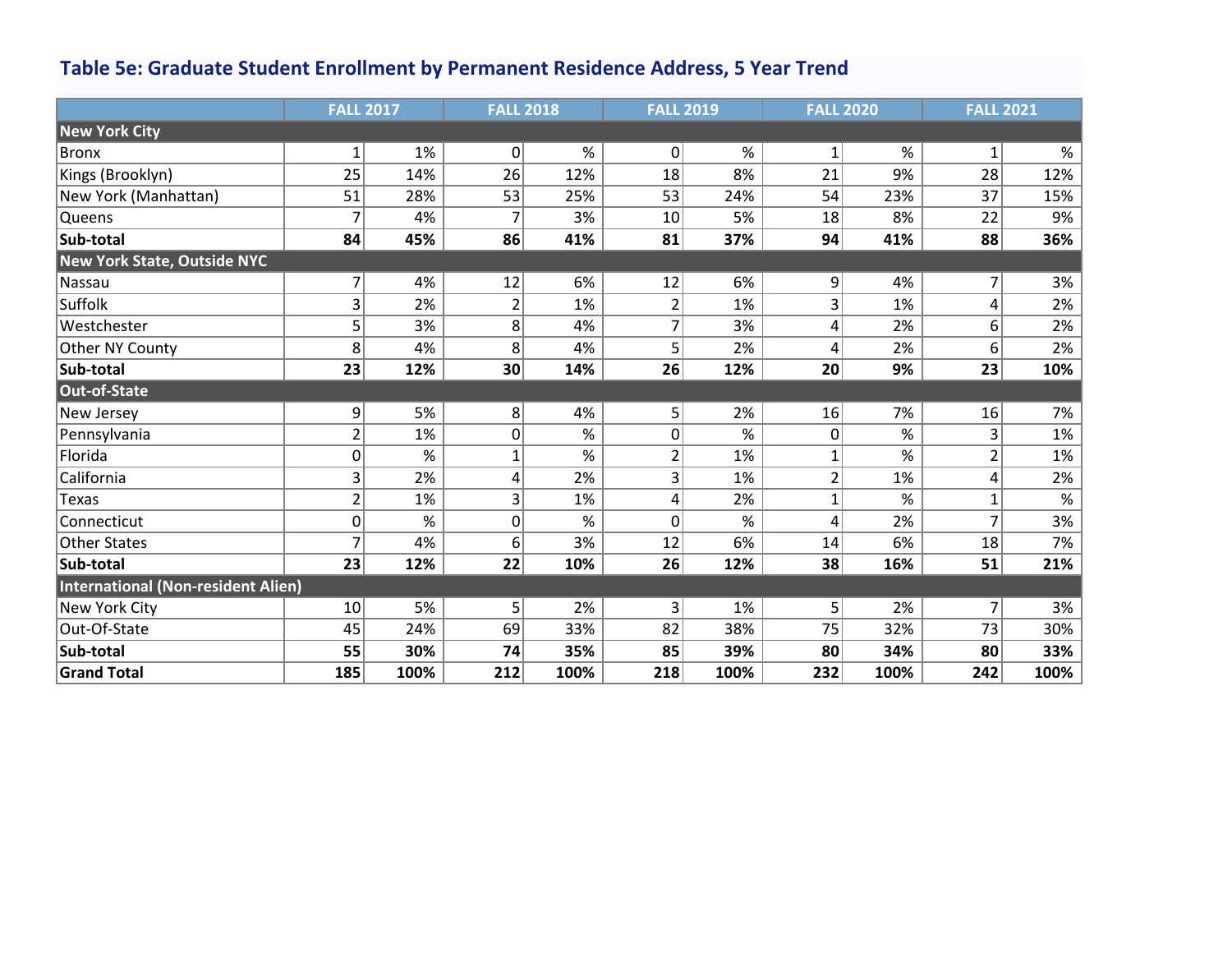### **Table 6: International Students by Legal Nation, 5 Year Trend**

|                                    | <b>FALL 2017</b> |                 | <b>FALL 2018</b> |      |                | <b>FALL 2019</b> | <b>FALL 2020</b> |      | <b>FALL 2021</b>        |                  |
|------------------------------------|------------------|-----------------|------------------|------|----------------|------------------|------------------|------|-------------------------|------------------|
| People's Republic of China         | 216              | 21%             | 246              | 23%  | 289            | 27%              | 243              | 28%  | 212                     | 23%              |
| Republic of Korea                  | 287              | 27%             | 253              | 24%  | 227            | 21%              | 188              | 22%  | 200                     | 22%              |
| India                              | 86               | 8%              | 97               | 9%   | 98             | 9%               | 61               | 7%   | 124                     | 14%              |
| Canada                             | 52               | 5%              | 58               | 6%   | 47             | 4%               | 39               | 5%   | 40                      | 4%               |
| Israel                             | 25               | 2%              | 28               | 3%   | 32             | 3%               | 28               | 3%   | 29                      | 3%               |
| Republic of China                  | 48               | 5%              | 50               | 5%   | 55             | 5%               | 35               | 4%   | 28                      | 3%               |
| Japan                              | 34               | 3%              | 45               | 4%   | 35             | 3%               | 29               | 3%   | 26                      | 3%               |
| Turkey                             | 23               | 2%              | 26               | 2%   | 29             | 3%               | 24               | 3%   | 24                      | 3%               |
| Venezuela                          | 13               | 1%              | 13               | 1%   | 16             | 2%               | 14               | 2%   | 15                      | 2%               |
| Mexico                             | 18               | 2%              | 12               | 1%   | 7              | 1%               | 12               | 1%   | 15                      | 2%               |
| Viet-Nam                           | 14               | 1%              | 12               | 1%   | 13             | 1%               | 12               | 1%   | 14                      | 2%               |
| Indonesia                          | 13               | 1%              | 14               | 1%   | 17             | 2%               | 18               | 2%   | 12                      | 1%               |
| Argentina                          | $\overline{2}$   | $\%$            | 6                | 1%   | 9              | 1%               | $\overline{7}$   | 1%   | 11                      | 1%               |
| Peru                               | 4                | $\overline{\%}$ | 3                | %    | 3              | $\%$             | $\overline{2}$   | %    | 9                       | 1%               |
| Sweden                             | 11               | 1%              | 16               | 2%   | 10             | 1%               | 8                | 1%   | 9                       | 1%               |
| <b>Brazil</b>                      | 22               | 2%              | 15               | 1%   | 12             | 1%               | 11               | 1%   | 9                       | 1%               |
| Philippines                        | 6                | 1%              | 5                | $\%$ | 5              | $\%$             | 5                | 1%   | $\overline{7}$          | 1%               |
| United Kingdom                     | $\overline{2}$   | $\%$            | $\mathbf{1}$     | $\%$ | 4              | $\%$             | 4                | $\%$ | $\overline{7}$          | 1%               |
| <b>Federal Republic of Germany</b> | $\overline{7}$   | 1%              | 8                | 1%   | 10             | 1%               | $\overline{7}$   | 1%   | 6                       | 1%               |
| Italy                              | 10               | 1%              | 11               | 1%   | 11             | 1%               | 8                | 1%   | $\overline{5}$          | 1%               |
| Australia                          | 6                | 1%              | 3                | %    | 6              | 1%               | 4                | $\%$ | 5                       | 1%               |
| Thailand                           | 6                | 1%              | 4                | $\%$ | 8              | 1%               | 4                | $\%$ | 5                       | 1%               |
| Costa Rica                         | 5                | %               | 3                | %    | 5              | $\%$             | 4                | %    | 5                       | 1%               |
| Russia                             | 9                | 1%              | 10               | 1%   | 6              | 1%               | $\overline{7}$   | 1%   | $\overline{5}$          | 1%               |
| Bangladesh                         | $\mathbf{1}$     | $\%$            | 2                | $\%$ | 3              | $\%$             | 4                | $\%$ | $\overline{5}$          | 1%               |
| Greece                             | $\overline{2}$   | $\overline{\%}$ | 3                | $\%$ | 4              | %                | $\overline{2}$   | %    | $\overline{\mathbf{r}}$ | $\%$             |
| Ukraine                            | 4                | $\%$            | 3                | $\%$ | 4              | $\%$             | 4                | $\%$ | $\overline{\mathbf{r}}$ | $\frac{9}{6}$    |
| Chile                              | $\mathbf{1}$     | $\%$            | 1                | $\%$ | $\mathbf{1}$   | %                | 3                | $\%$ | $\overline{3}$          | $% \overline{a}$ |
| Norway                             | 3                | $\%$            | 4                | $\%$ | $\overline{2}$ | $\%$             | $\overline{2}$   | $\%$ | $\overline{3}$          | $\%$             |
| Nigeria                            | $\overline{2}$   | $\%$            | 3                | $\%$ | $\mathbf{1}$   | $\%$             | $\mathbf{1}$     | $\%$ | 3                       | $\%$             |
| France                             | 8                | 1%              | 11               | 1%   | 13             | 1%               | 6                | 1%   | $\overline{\mathbf{3}}$ | $\%$             |
| Nepal                              | $\overline{0}$   | $\%$            | $\overline{2}$   | $\%$ | 3              | $\%$             | $\overline{2}$   | $\%$ | $\overline{\mathbf{3}}$ | $\%$             |
| Jamaica                            | 3                | $\%$            | 3                | $\%$ | $\vert$ 3      | $\%$             | 3                | $\%$ | 3                       | $\%$             |
| Kazakhstan                         | $\overline{c}$   | $\%$            | $\mathbf{1}$     | $\%$ | $\overline{0}$ | $\%$             | $\mathbf{1}$     | $\%$ | 3                       | $\%$             |
| South Africa                       | $\mathbf{1}$     | $\%$            | 0                | $\%$ | $\overline{0}$ | $\%$             | 0                | %    | $\overline{3}$          | $\%$             |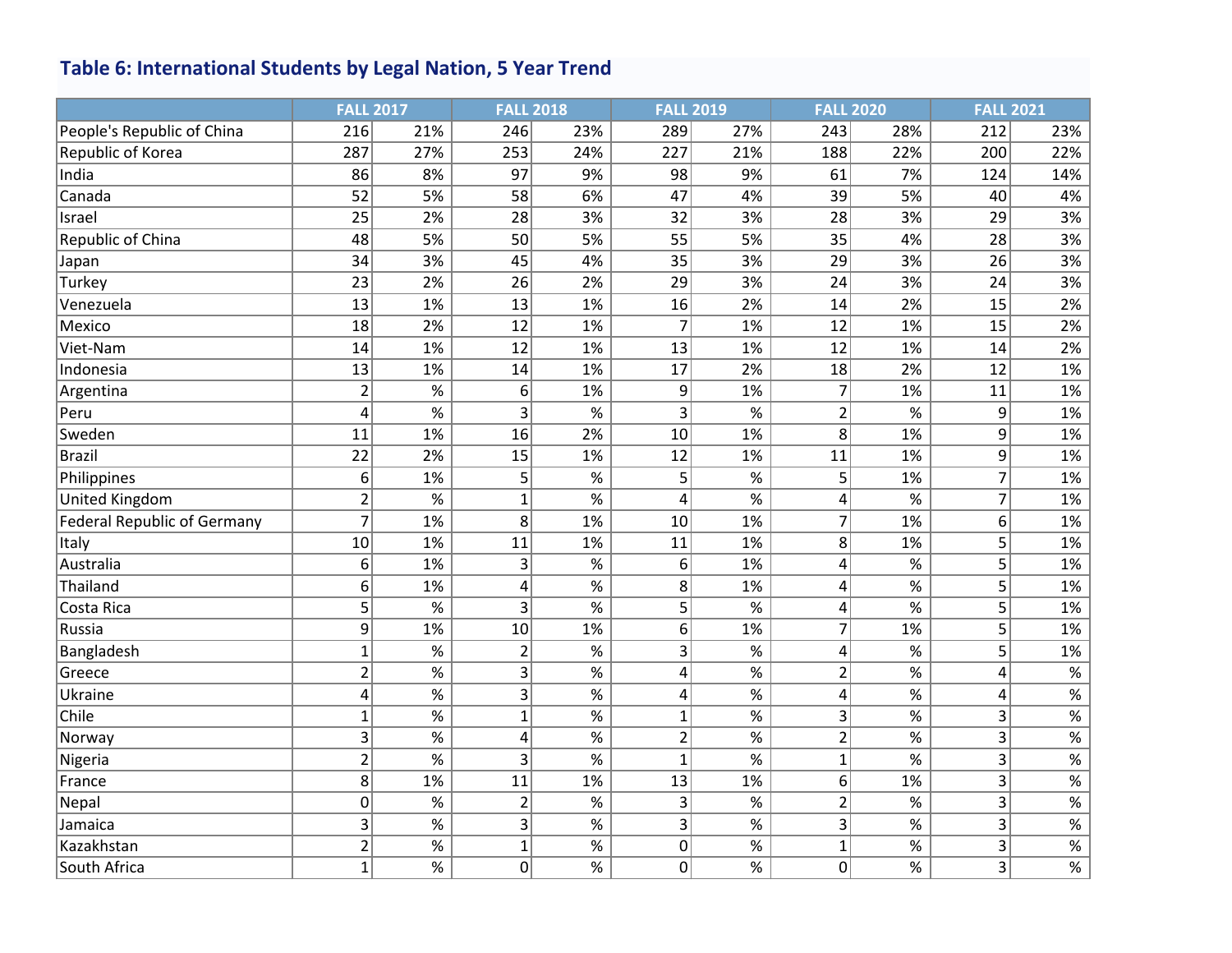# **Table 6: International Students by Legal Nation, 5 Year Trend**

|                | <b>FALL 2017</b> |      | <b>FALL 2018</b> |      | <b>FALL 2019</b> |      | <b>FALL 2020</b> |      | <b>FALL 2021</b> |      |
|----------------|------------------|------|------------------|------|------------------|------|------------------|------|------------------|------|
| Hong Kong      | 3                | %    |                  | %    |                  | %    |                  | %    |                  | %    |
| Poland         | ∽                | %    |                  | %    |                  | %    |                  | %    |                  | $\%$ |
| Georgia        |                  | %    |                  | %    |                  | %    |                  | %    |                  | $\%$ |
| Malaysia       |                  | %    |                  | %    |                  | %    |                  | %    |                  | $\%$ |
| Egypt          |                  | %    |                  | %    |                  | $\%$ |                  | %    |                  | %    |
| <b>Uruguay</b> |                  | %    |                  | %    |                  | %    |                  | %    |                  | $\%$ |
| Czech Republic |                  | %    |                  | %    |                  | %    |                  | %    |                  | %    |
| Albania        |                  | %    |                  | %    |                  | %    |                  | %    |                  | %    |
| Spain          |                  | %    |                  | %    |                  | %    |                  | %    |                  | %    |
| Singapore      | 8                | 1%   |                  | %    |                  | %    |                  | %    |                  | %    |
| Colombia       | 6                | 1%   |                  | %    |                  | %    |                  | 1%   |                  | %    |
| All Others     | 74               | 7%   | 52               | 5%   | 49               | 5%   | 28               | 3%   | 21               | 2%   |
|                | 1,051            | 100% | 1,052            | 100% | 1,065            | 100% | 856              | 100% | 904              | 100% |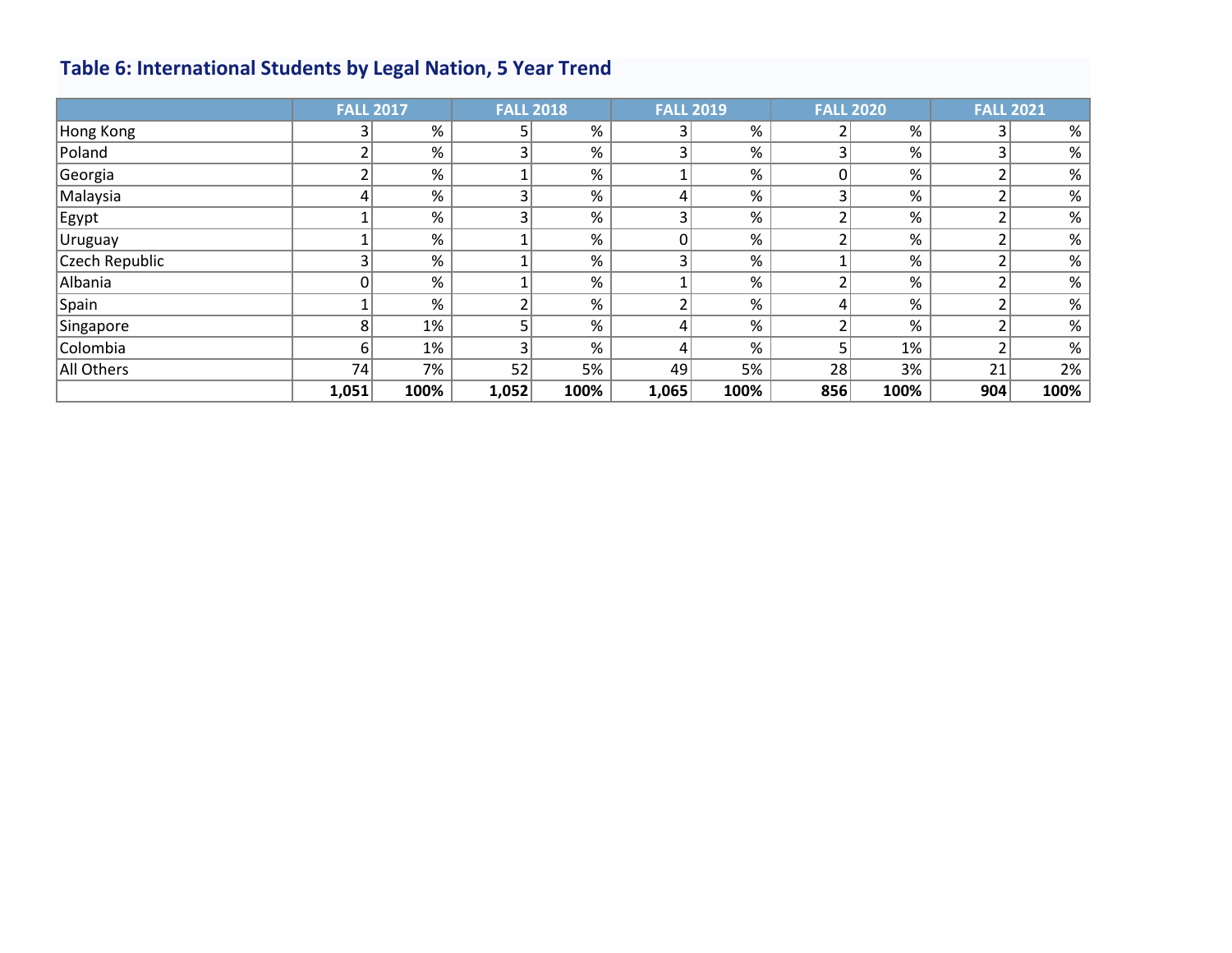### **Table 7: Pell and TAP Grant Recipiency, Residence Hall/Off-Campus Residency, Veteran Status, 5-Year Trend**

|                                                                                  | <b>FALL 2017</b> |        | <b>FALL 2018</b> |        | <b>FALL 2019</b> |              | <b>FALL 2020</b> |        | <b>FALL 2021</b> |        |           |
|----------------------------------------------------------------------------------|------------------|--------|------------------|--------|------------------|--------------|------------------|--------|------------------|--------|-----------|
|                                                                                  |                  | ℅      |                  | %      |                  | %            |                  | %      |                  | ℅      | Five Yr % |
| Pell Grant Recipiency. Denominator: Degree-Seeking Undergraduates                |                  |        |                  |        |                  |              |                  |        |                  |        |           |
| Yes                                                                              | 2,409            | 30.4%  | 2,532            | 31.9%  | 2,564            | 31.9%        | 2,391            | 31.1%  | 2,388            | 31.2%  | 2.5%      |
| No                                                                               | 5,515            | 69.6%  | 5,406            | 68.1%  | 5,476            | 68.1%        | 5,292            | 68.9%  | 5,272            | 68.8%  | $-1.1%$   |
| <b>Total</b>                                                                     | 7,924            | 100.0% | 7,938            | 100.0% | 8,040            | 100.0%       | 7,683            | 100.0% | 7,660            | 100.0% | 0.0%      |
| TAP Recipiency. Denominator: Degree-seeking Undergraduate NY State Residents     |                  |        |                  |        |                  |              |                  |        |                  |        |           |
| Yes                                                                              | 1,800            | 37.4%  | 1,745            | 36.3%  | 1,579            | 32.7%        | 1,456            | 30.6%  | 1,334            | 29.8%  | $-20.4%$  |
| No                                                                               | 3,009            | 62.6%  | 3,061            | 63.7%  | 3,257            | 67.3%        | 3,300            | 69.4%  | 3,144            | 70.2%  | 12.2%     |
| <b>Total</b>                                                                     | 4,809            | 100.0% | 4,806            | 100.0% | 4,836            | 100.0%       | 4,756            | 100.0% | 4,478            | 100.0% | 0.0%      |
| Residency in Residence Halls. Denominator: All Full-time Degree-seeking Students |                  |        |                  |        |                  |              |                  |        |                  |        |           |
| On Campus                                                                        | 2,147            | 29.4%  | 2,137            | 29.0%  | 2,160            | 28.9%        | 218              | 3.1%   | 1,801            | 25.6%  | $-13.0%$  |
| <b>Off Campus</b>                                                                | 5,149            | 70.6%  | 5,237            | 71.0%  | 5,320            | 71.1%        | 6,912            | 96.9%  | 5,236            | 74.4%  | 5.4%      |
| <b>Total</b>                                                                     | 7,296            | 100.0% | 7,374            | 100.0% | 7,480            | 100.0%       | 7,130            | 100.0% | 7,037            | 100.0% | 0.0%      |
| Military Status. Denominator: All Students                                       |                  |        |                  |        |                  |              |                  |        |                  |        |           |
| Veteran                                                                          | 24               | 0.3%   | 20 <sup>2</sup>  | 0.2%   | 21               | 0.2%         | 19               | 0.2%   | 16               | 0.2%   | $-27.6%$  |
| <b>Active Military Duty</b>                                                      | $\Omega$         | 0      | $\Omega$         |        | $\Omega$         | $\Omega$     |                  | 0.0%   |                  | 0.0%   | $\Omega$  |
| Dependent of Active Duty                                                         | 48               | 0.5%   | 54               | 0.6%   | 55               | 0.6%         | 54               | 0.7%   | 55               | 0.7%   | 24.4%     |
| National Guard or Active Reserve                                                 |                  | 0      | 0                |        | O                | <sup>0</sup> |                  | 0      | 0                | 0.0%   | 0         |
| No Military Status                                                               | 8,774            | 99.2%  | 8,693            | 99.2%  | 8,650            | 99.1%        | 8,117            | 99.1%  | 8,078            | 99.1%  | $-0.1%$   |
| Total                                                                            | 8,846            | 100.0% | 8,767            | 100.0% | 8,726            | 100.0%       | 8,191            | 100.0% | 8,150            | 100.0% | 0.0%      |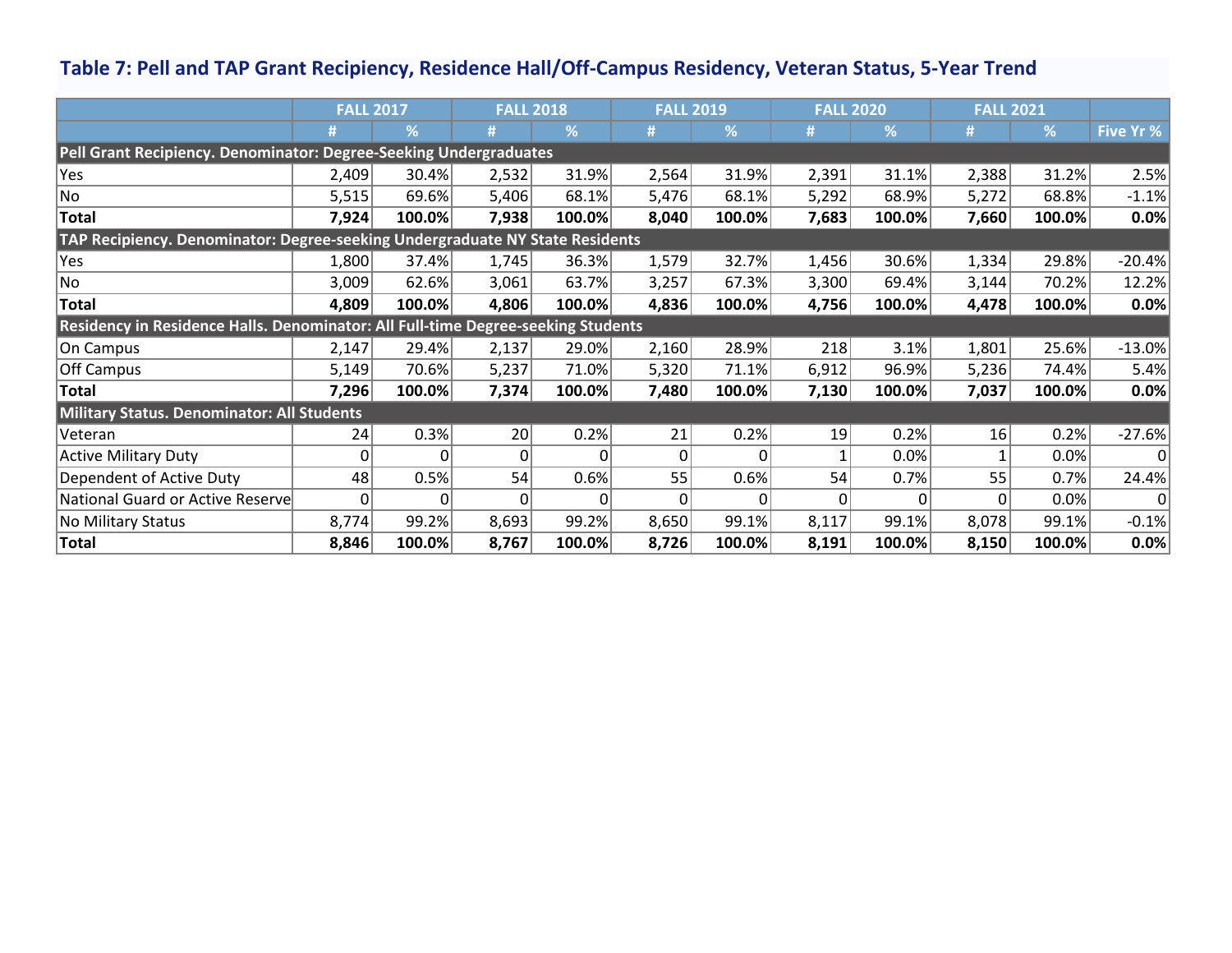### **Factbook Definitions**

#### **Race/Ethnicity**

#### **Reporting guidelines and categories**

Race/Ethnicity categories are based on reporting rules adopted by the federal Bureau of Budget and Management in 1997, which are currently used by the National Center for Education Statistics in IPEDS reporting. Information on citizenship status, Hispanic origin, and race is collected on students. Students who are not citizens or U.S. nationals are reported as nonresident aliens, regardless of how they respond to the Hispanic origin and race questions. Of the remaining students, those who indicate that they are of Hispanic origin are reported as Hispanic, regardless of how they answer the race

#### **Hispanic**

A person of Cuban, Mexican, Puerto Rican, South or Central American, or other Spanish culture or origin, regardless of race.

#### **American Indian or Alaska Native**

A person having origins in any of the original peoples of North and South America (including Central America) who maintains cultural identification through tribal affiliation or community attachment.

#### **Asian**

A person having origins in any of the original peoples of the Far East, Southeast Asia, or the Indian Subcontinent, including, for example, Cambodia, China, India, Japan, Korea, Malaysia, Pakistan, the Philippine Islands, Thailand, and Vietnam.

#### **African-American**

A person having origins in any of the black racial groups of Africa.

#### **Native Hawaiian or Other Pacific Islander**

A person having origins in any of the original peoples of Hawaii, Guam, Samoa, or other Pacific Islands.

#### **White**

A person having origins in any of the original peoples of Europe, the Middle East, or North Africa.

#### **Nonresident alien**

A person who is not a citizen or national of the United States and who is in this country on a visa or temporary basis and does not have the right to remain indefinitely. For the purposes of this report, we use the nonresident alien status to identify international students.

#### **Multi-racial**

A person who indicates belonging to more than one race category.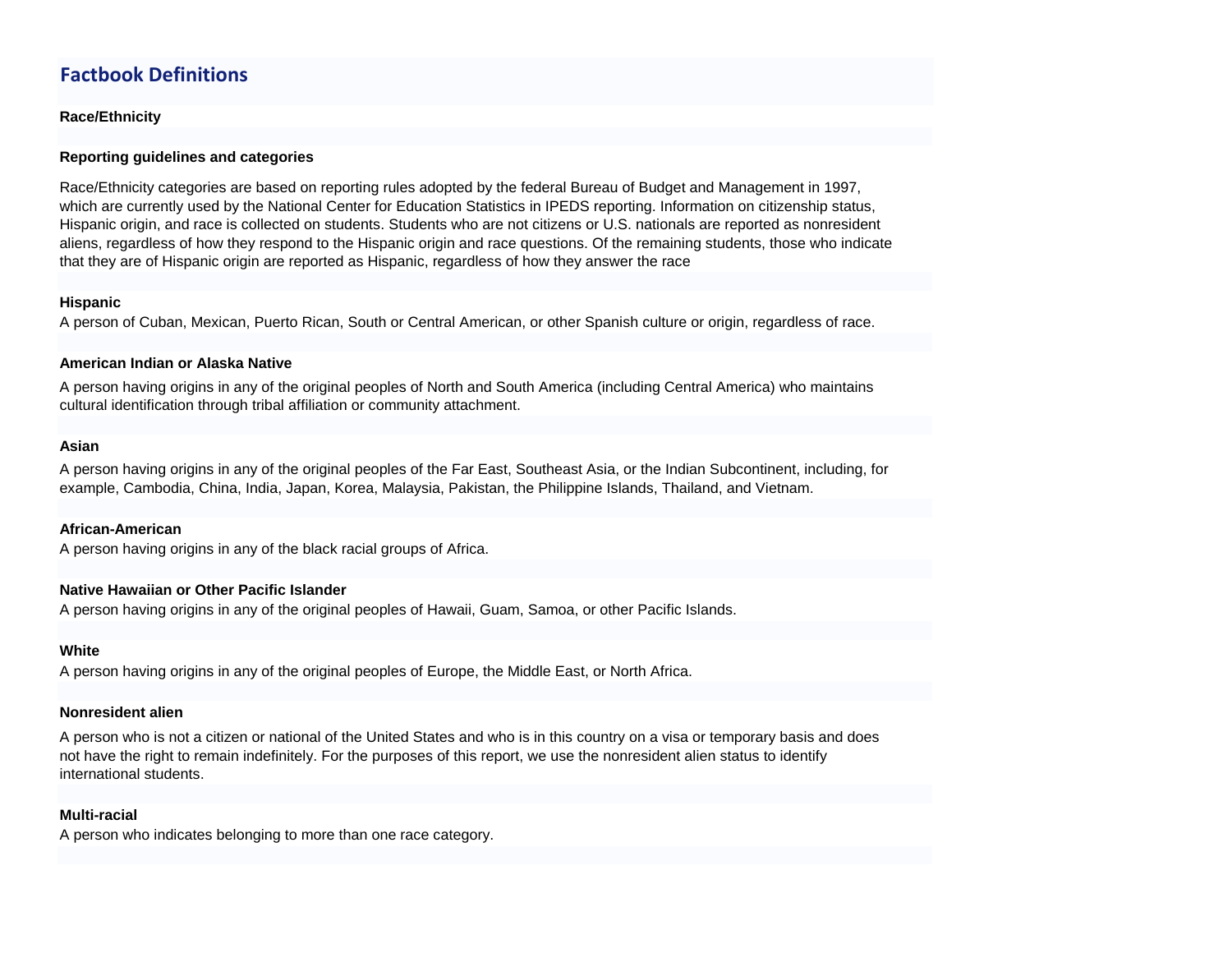### **Factbook Definitions**

**Tuition-Rate**

The tuition-rate paid by the student.

#### **Location of Origin**

Table 5 reports enrollment by location of origin, which is determined by considering both a student's nonresident alien status and the permanent residence address. Nonresident alien students are reported as international, with their location by permanent residence address also indicated. The location of domestic students is determined by their permanent residence address.

#### **Permanent Residence Address**

A student's permanent address indicates their primary residence, which may be different from the local address where they reside while attending school. For dependent students, the permanent address is often their parents' or guardian's address. The student's residency status for tuition purposes may be different from their permanent residence.

#### **Calculation of Age**

Age is calculated as of the first day of the term, using the full date for both student birth date and the first day of the term.

#### **Legal Nation**

A student's country of origin as it appears on their student visa to study in the United States.

#### **The New York State Tuition Assistance Program (TAP)**

TAP offers a grant to legal residents of New York State attending approved schools who maintain at least a C average as of the 4th semester and meet income eligibility requirements.

#### **Pell Grants**

Federal Pell Grants are awarded to U.S. citizens who are undergraduate students that meet financial need requirements and are enrolled or accepted into eligible degree programs.

#### **Veteran Status**

Indicates the student served but is not now serving on active duty in the US Army, Navy, Air Force, Marine Corps, or the Coast Guard.

#### **Active Military Duty**

The student is currently serving on active duty in the US Army, Navy, Air Force, Marine Corps, or the Coast Guard.

#### **Dependent on Active Duty**

The student is a dependent or spouse of one who is currently on active duty.